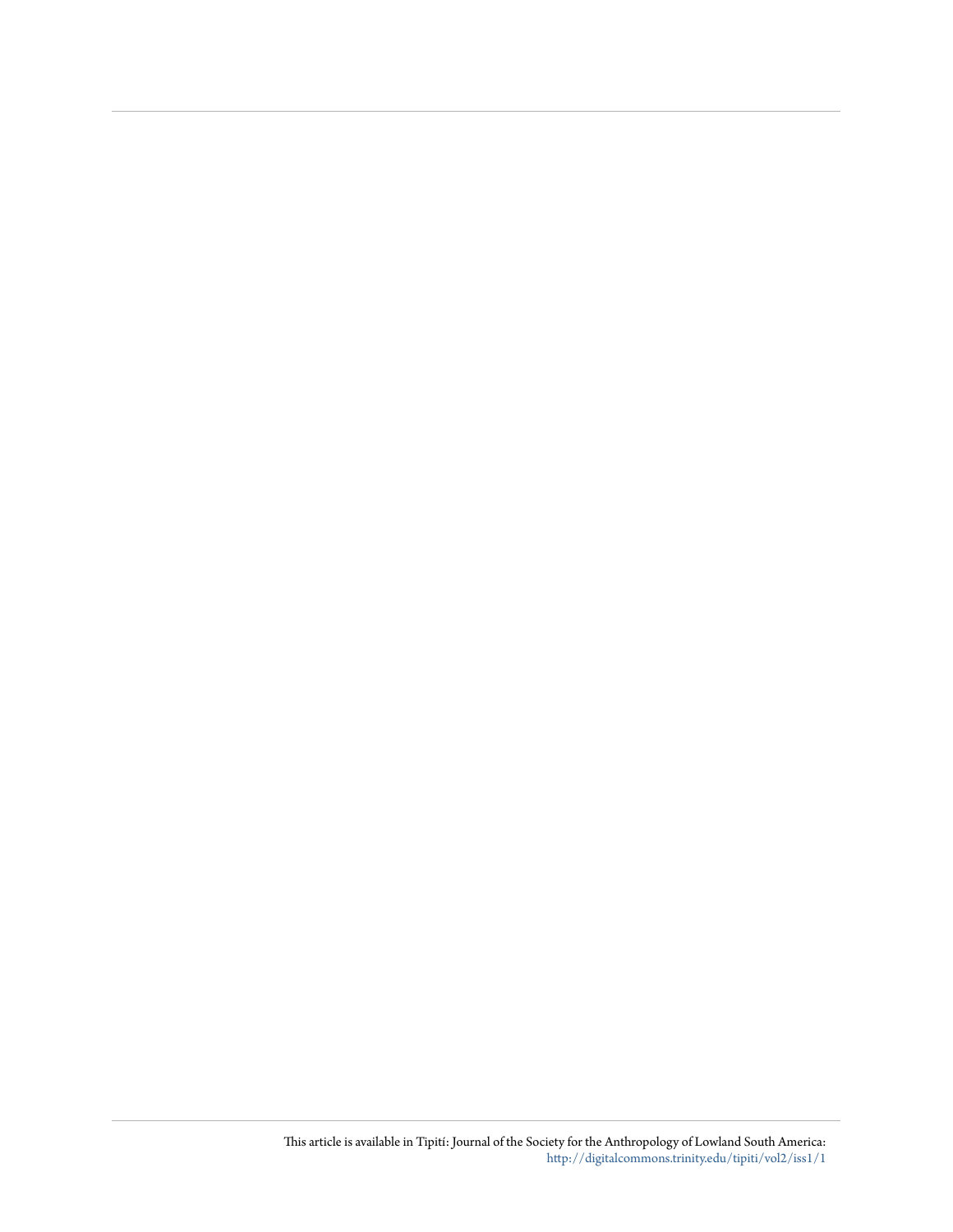*Tipití* (2004) 2(1):3–22 © 2004 *SALSA* **3** ISSN 1545-4703

# **Perspectival Anthropology and the Method of Controlled Equivocation1**

# **EDUARDO VIVEIROS DE CASTRO**

**Museu Nacional, Rio de Janeiro**

Tropical Americanism has proven to be one of the most dynamic and creative areas of contemporary anthropology, exerting a growing influence on the wider conceptual agenda. Yet despite this flourishing, and although the fundamental work of Lévi-Strauss—within which Amerindian thought is given pride of place—has already been in circulation for more than half a century, the radical originality of the contribution of the continent's peoples to humanity's intellectual heritage has yet to be fully absorbed by anthropology. More particularly, some of the implications of this contribution for anthropological theory itself are still waiting to be drawn. This is what I intend to begin to do here by suggesting some further thoughts on Amerindian perspectivism, a theme with which I have been occupied (or perhaps obsessed) over the last few years.<sup>2</sup>

#### **TRANSLATION**

The title of this paper is an allusion to a famous article by Fred Eggan (1954) entitled "Social Anthropology and the Method of Controlled Comparison," which made up part of the toolbox of the well-known Harvard–Central Brazil Project, of which I am one of the academic descendants. The double difference between the titles registers the general direction of my argument, which, truth be known, has little to do with Eggan's. The substitution of "perspectival" for "social" indicates first of all that the "anthropology" I am referring to is a hybrid formation, the result of a certain recursive imbrication among Western anthropological discourses (our very own ethno-anthropology), which are rooted in our modern multiculturalist and uninaturalist ontology, and the anthropological image conveyed by Amerindian cosmopraxis in the form of a perspectivist theory of transpecific personhood, which is by contrast unicultural and multinatural.

Second, and more generally, this substitution expresses my conviction that contemporary anthropology is social (or, for that matter, cultural) only

1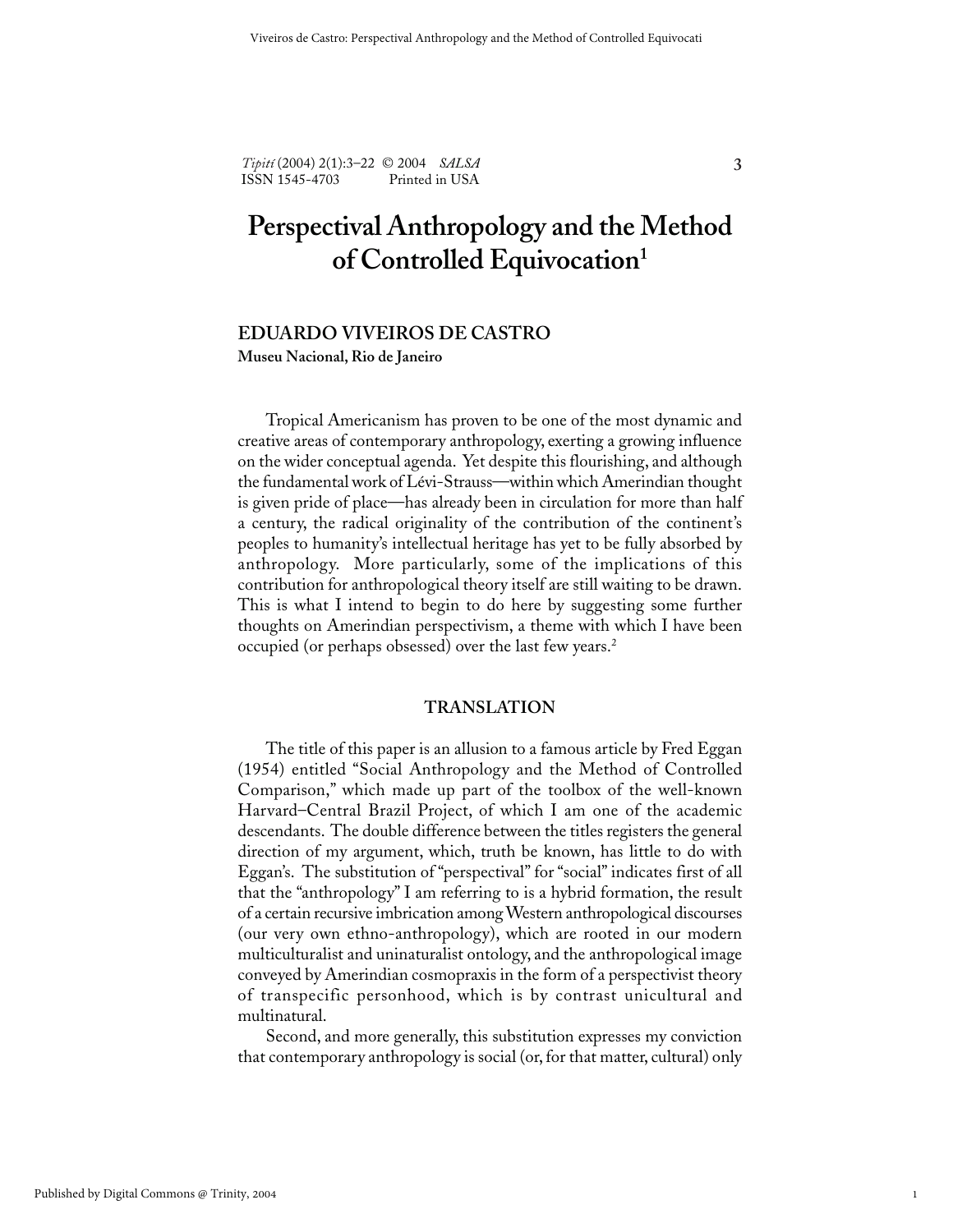in so far as the first question faced by the anthropologist is to work out what constitutes, both by extension and comprehension, the concept of the social (the cultural) for the people studied. Said differently, the question is how to configure the people as theoretical agent rather than as passive "subject." As I argued in a recent paper (Viveiros de Castro 2002b:122), anthropology's defining problem consists less in determining which social relations constitute its object, and much more in asking what its object constitutes as a social relation—what a social relation is in the terms of its object, or better still, in the terms that emerge from the relation (a social relation, naturally) between the "anthropologist" and the "native."

Put concisely, doing anthropology means comparing anthropologies, nothing more—but nothing less. Comparison is not just our primary analytic tool. It is also our raw material and our ultimate grounding, because what we compare are always and necessarily, in one form or other, comparisons. If culture, as Marilyn Strathern wrote, "…consists in the way people draw analogies between different domains of their worlds" (1992:47), then every culture is a gigantic, multidimensional process of comparison. Following Roy Wagner, if anthropology "stud[ies] culture through culture," then "whatever operations characterize our investigations must also be general properties of culture" (1981:35). In brief, the anthropologist and native are engaged in "directly comparable intellectual operations" (Herzfeld 2003:7), and such operations are above all else comparative. Intracultural relations, or internal comparisons (the Strathernian "analogies between domains"), and intercultural relations, or external comparisons (the Wagnerian "invention of culture"), are in strict ontological continuity.

But direct comparability does not necessarily signify immediate translatability, just as ontological continuity does not imply epistemological transparency. How can we restore the analogies traced by Amazonian peoples within the terms of our own analogies? What happens to our comparisons when we compare them with indigenous comparisons?

I propose the notion of "equivocation" as a means of reconceptualizing, with the help of Amerindian perspectivist anthropology, this emblematic procedure of our academic anthropology—comparison. I have in mind something distinct from Eggan's comparison, which was comparison between different spatial or temporal instantiations of a given sociocultural form. Seen from the viewpoint of the "rules of anthropological method," this type of comparison is just a regulative rule—and other forms of anthropological investigation exist. Rather, the comparison of which I am thinking is a constitutive rule of the discipline. It concerns the process involved in the translation of the "native's" practical and discursive concepts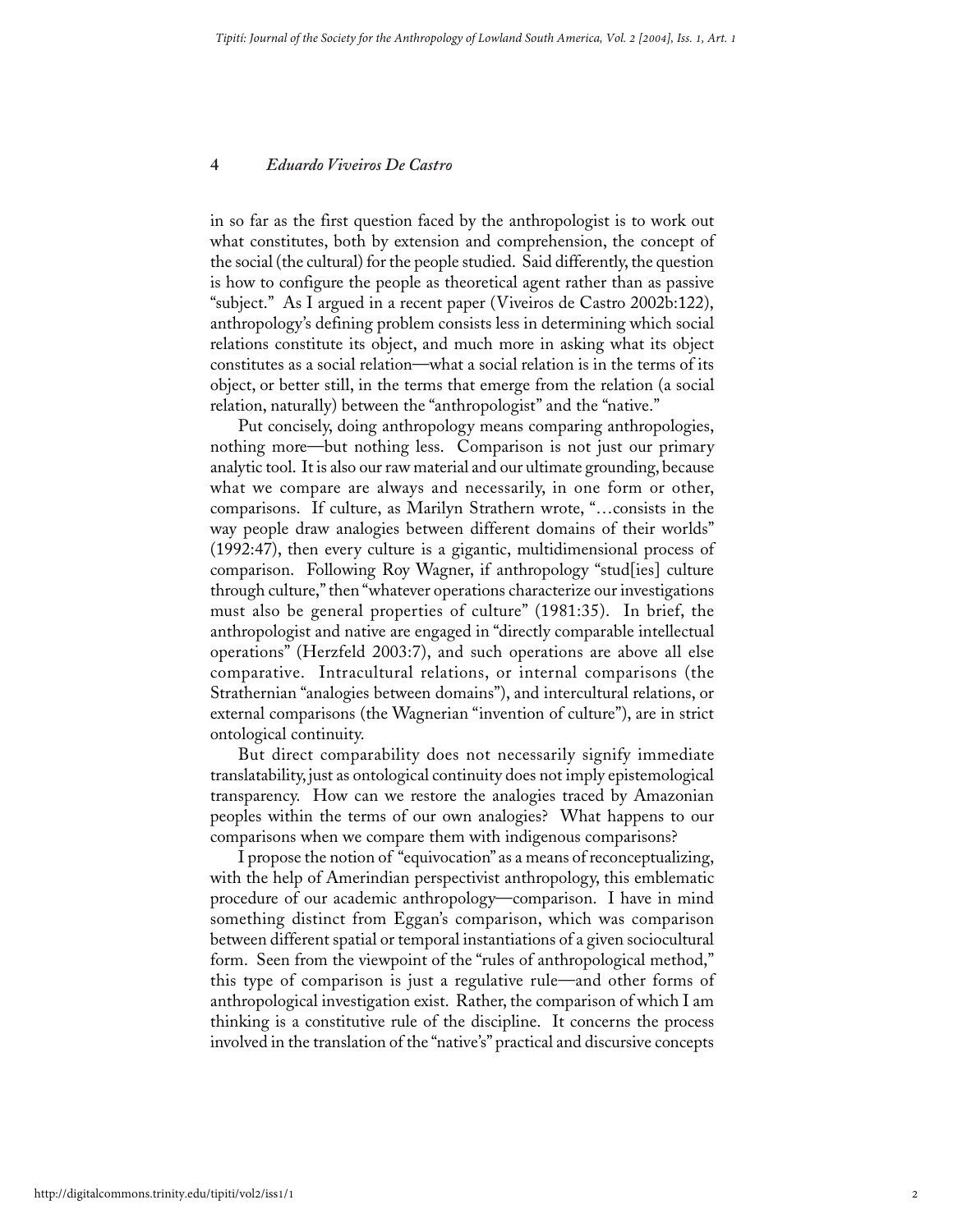into the terms of anthropology's conceptual apparatus. I am talking about the kind of comparison, more often than not implicit or automatic (and hence uncontrolled), which necessarily includes the anthropologist's discourse as one of its terms, and which starts to be processed from the very first moment of fieldwork, if not well before. Controlling *this* translative comparison between anthropologies is precisely what comprises the art of anthropology.

Today it is undoubtedly commonplace to say that cultural translation is our discipline's distinctive task. But the problem is knowing what precisely is, can, or should be a translation, and how to carry such an operation out. It is here that things start to become tricky, as Talal Asad demonstrated in a noteworthy article (1986). I adopt the radical position, which is I believe the same as Asad's, and that can be summarized as follows: in anthropology, comparison is in the service of translation and not the opposite. Anthropology compares *so as to translate*, and not to explain, justify, generalize, interpret, contextualize, reveal the unconscious, say what goes without saying, and so forth. I would add that to translate is always to betray, as the Italian saying goes. However, a good translation—and here I am paraphrasing Walter Benjamin (or rather Rudolf Pannwitz via Benjamin)3 —is one that betrays the destination language, not the source language. A good translation is one that allows the alien concepts to deform and subvert the translator's conceptual toolbox so that the *intentio* of the original language can be expressed within the new one.

I shall present a brief account (a translation) of the theory of translation present in Amerindian perspectivism in order to see whether we can succeed in modifying our own ideas about translation—and thus about anthropology—in such a way as to reconstitute the *intentio* of Amerindian anthropology in the language of our own. In doing so I shall make the claim that perspectivism projects an image of translation as a process of controlled equivocation—"controlled" in the sense that walking may be said to be a controlled way of falling. Indigenous perspectivism is a theory of the equivocation, that is, of the referential alterity between homonymic concepts. Equivocation appears here as the mode of communication par excellence between different perspectival positions—and therefore as both condition of possibility and limit of the anthropological enterprise.

#### **PERSPECTIVISM**

I use "perspectivism" as a label for a set of ideas and practices found throughout indigenous America and to which I shall refer, for simplicity's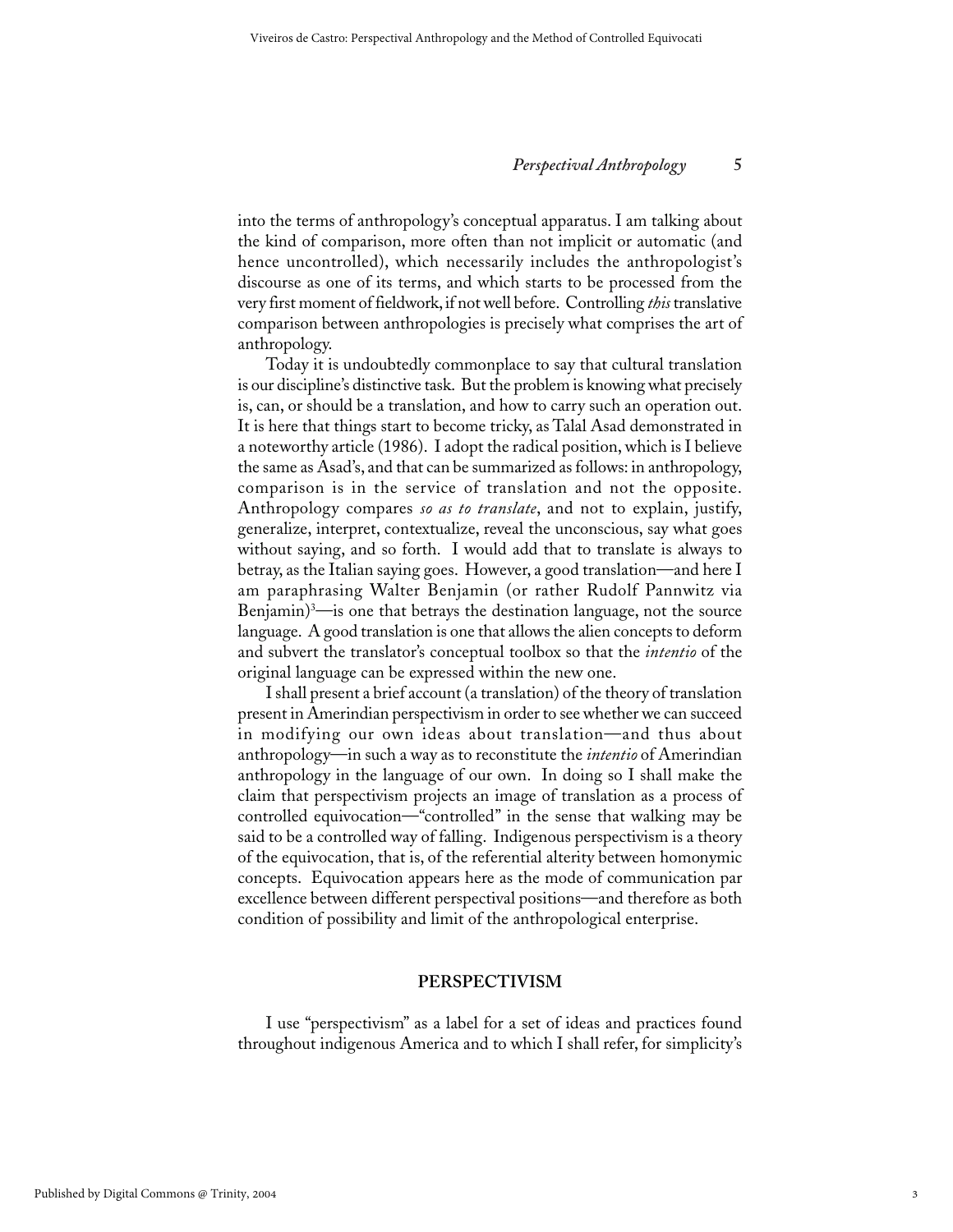sake, as though it were a cosmology. This cosmology imagines a universe peopled by different types of subjective agencies, human as well as nonhuman, each endowed with the same generic type of soul, that is, the same set of cognitive and volitional capacities. The possession of a similar soul implies the possession of similar concepts, which determine that all subjects see things in the same way. In particular, individuals of the same species see each other (and each other only) as humans see themselves, that is, as beings endowed with human figure and habits, seeing their bodily and behavioral aspects in the form of human culture. What changes when passing from one species of subject to another is the "objective correlative," the referent of these concepts: what jaguars see as "manioc beer" (the proper drink of people, jaguar-type or otherwise), humans see as "blood." Where we see a muddy salt-lick on a river bank, tapirs see their big ceremonial house, and so on. Such difference of perspective—not a plurality of views of a single world, but a single view of different worlds—cannot derive from the soul, since the latter is the common original ground of being. Rather, such difference is located in the bodily differences between species, for the body and its affections (in Spinoza's sense, the body's capacities to affect and be affected by other bodies) is the site and instrument of ontological differentiation and referential disjunction.4

Hence, where our modern, anthropological multiculturalist ontology is founded on the mutual implication of the unity of nature and the plurality of cultures, the Amerindian conception would suppose a spiritual unity and a corporeal diversity—or, in other words, one "culture," multiple "natures." In this sense, perspectivism is not relativism as we know it—a subjective or cultural relativism—but an objective or natural relativism—a multinaturalism. Cultural relativism imagines a diversity of subjective and partial representations (cultures) referring to an objective and universal nature, exterior to representation. Amerindians, on the other hand, propose a representative or phenomenological unity that is purely pronominal in kind applied to a real radical diversity. (Any species of subject perceives itself and its world in the same way we perceive ourselves and our world. "Culture" is what one sees of oneself when one says "I.")

The problem for indigenous perspectivism is not therefore one of discovering the common referent (say, the planet Venus) to two different representations (say, "Morning Star" and "Evening Star"). On the contrary, it is one of making explicit the equivocation implied in imagining that when the jaguar says "manioc beer" he is referring to the same thing as us (i.e., a tasty, nutritious and heady brew). In other words, perspectivism supposes a constant epistemology and variable ontologies, the same representations and other objects, a single meaning and multiple referents.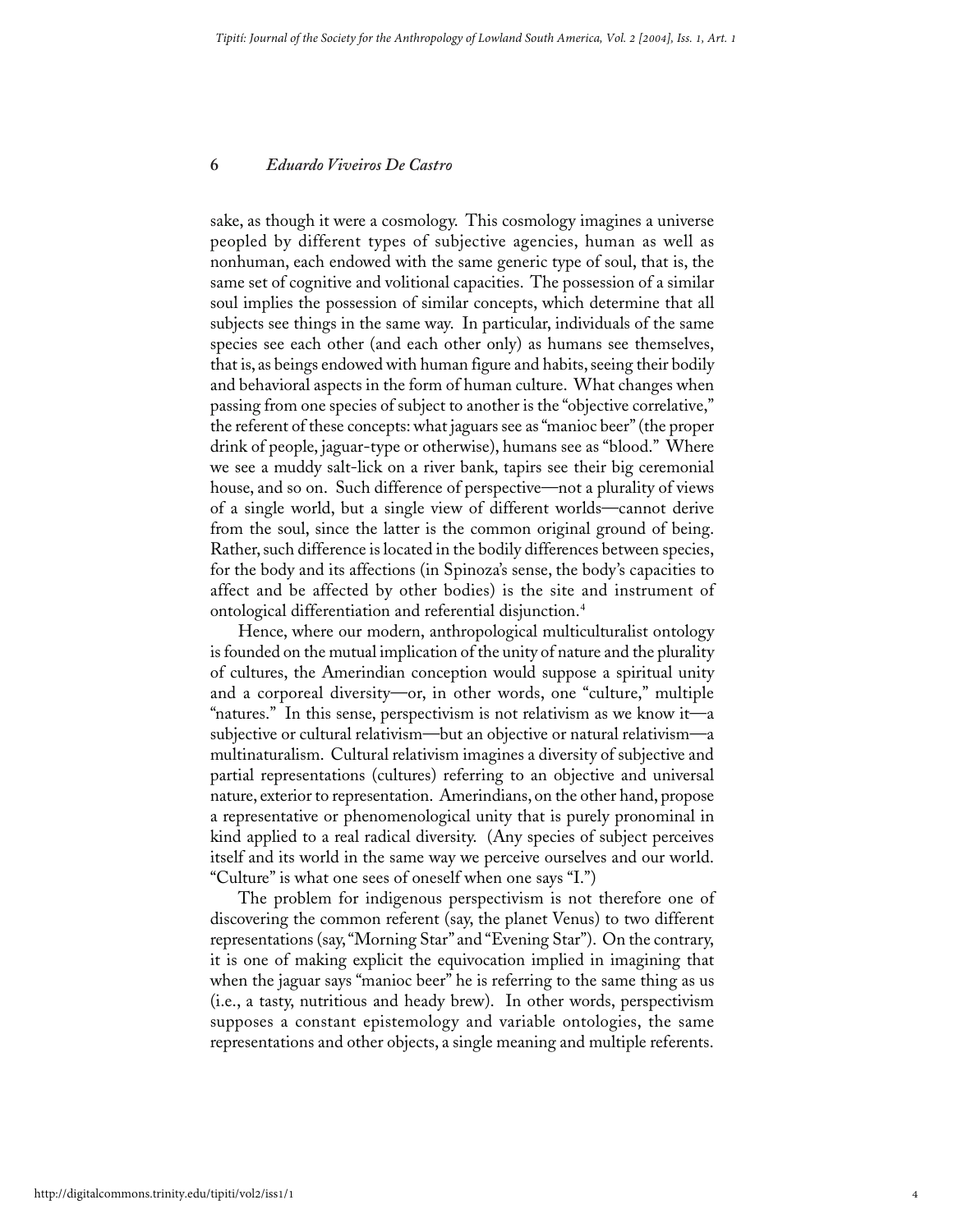Therefore, the aim of perspectivist translation—translation being one of shamanism's principal tasks, as we know (Carneiro da Cunha 1998)—is not that of finding a "synonym" (a co-referential representation) in our human conceptual language for the representations that other species of subject use to speak about one and the same thing. Rather, the aim is to avoid losing sight of the difference concealed within equivocal "homonyms" between our language and that of other species, since we and they are never talking about the same things.

This idea may at first sound slightly counterintuitive, for when we start thinking about it, it seems to collapse into its opposite. Here is how Gerald Weiss, for instance, described the Campa world:

It is a world of relative semblances, where different kinds of beings see the same things differently; thus human eyes can normally see good spirits only in the form of lightning flashes or birds whereas they see themselves in their true human form, and similarly in the eyes of jaguars human beings look like peccaries to be hunted (1972:170).

Now, the manner in which Weiss "sees things" is not an error but is more precisely an equivocation. The fact that different kinds of beings see the same things differently is but a *consequence* of the fact that different kinds of beings see different things in the same way. The phantasm of the thingin-itself haunts Weiss's formulation, which actually expresses an inversion of the problem posed by perspectivism—a typically anthropological inversion.

Perspectivism includes a theory of its own description by anthropology—since it is an anthropology. Amerindian ontologies are inherently comparative: they presuppose a comparison between the ways different kinds of bodies "naturally" experience the world as an affectual multiplicity. They are, thus, a kind of inverted anthropology, for the latter proceeds by way of an explicit comparison between the ways different types of mentality "culturally" represent the world, seen as the unitary origin or virtual focus of its different conceptual versions. Hence, a culturalist (anthropological) account of perspectivism necessarily implies the negation or delegitimization of its object, its "retroprojection" (Latour 1996) as a primitive and fetishized kind of anthropological reasoning.

What I propose as an experimental program is the inversion of this inversion, which starts out from the following question: what would a perspectivist account of anthropological comparison look like? As I lack the space in this essay to reply in full with detailed examples of "controlled equivocation," I will discuss just its general principles.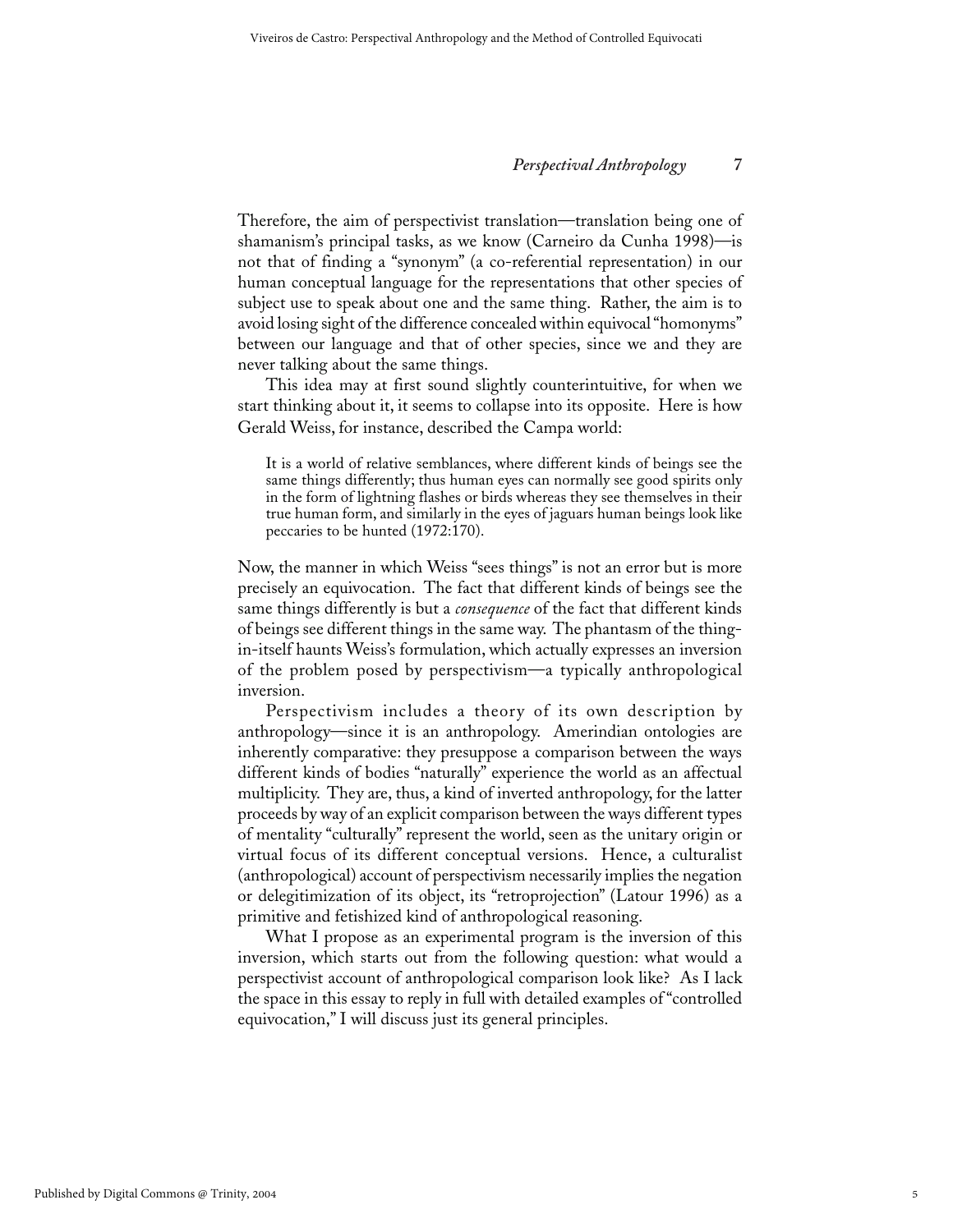### **BODIES AND SOULS**

One of the starting points for my first analysis of perspectivism, published in 1996, was an anecdote told by Lévi-Strauss in *Race et histoire*. It illustrates the pessimistic thesis that one of the intrinsic aspects of human nature is the denial of its own universality. A congenital and narcissistic avarice, preventing the attribution of the predicates of human nature to the species as a whole, appears to be part of these predicates. In sum, ethnocentrism, just like good sense (which is perhaps the sociological translation of ethnocentrism) is the best shared thing in the world. Lévi-Strauss illustrates the universality of this antiuniversalist attitude with an anecdote based on Oviedo's *History*, and which took place in Puerto Rico:

In the Greater Antilles, some years after the discovery of America, whilst the Spanish were dispatching inquisitional commissions to investigate whether the natives had a soul or not, these very natives were busy drowning the white people they had captured in order to find out, after lengthy observation, whether or not the corpses were subject to putrefaction (1973 [1952]:384).

The parable's lesson obeys a familiar ironic format, but is none the less striking. The favoring of one's own humanity at the cost of the humanity of another manifests a similarity with this scorned other. And since the Other of the Same (of the European) is revealed to be the same as the Other of the Other (of the Indian), the Same ends up revealing itself unknowingly—to be exactly the same as the Other.

The anecdote was recounted by the author in *Tristes tropiques*. There it illustrates the cosmological shock produced in sixteenth-century Europe by the discovery of America. The moral of the tale continues to be that of the previous book, namely the mutual incomprehension between Indians and Spaniards, equally deaf to the humanity of their unheard-of others. But Lévi-Strauss introduces an asymmetry, observing tongue-in-cheek that, in their investigations into the humanity of the other, the Whites invoked the social sciences, while the Indians placed more trust in the natural sciences. The former came to the conclusion that the Indians were animals, while the latter were content to suspect that the Whites were gods. "In equal ignorance," concludes the author, the latter was an attitude more befitting of human beings (1955:81–83).

Therefore, despite sharing an equal ignorance about the Other, the Other of the Other was *not* exactly the same as the Other of the Same.— It was in pondering this difference that I began to formulate the hypothesis that indigenous perspectivism situated the crucial differences between the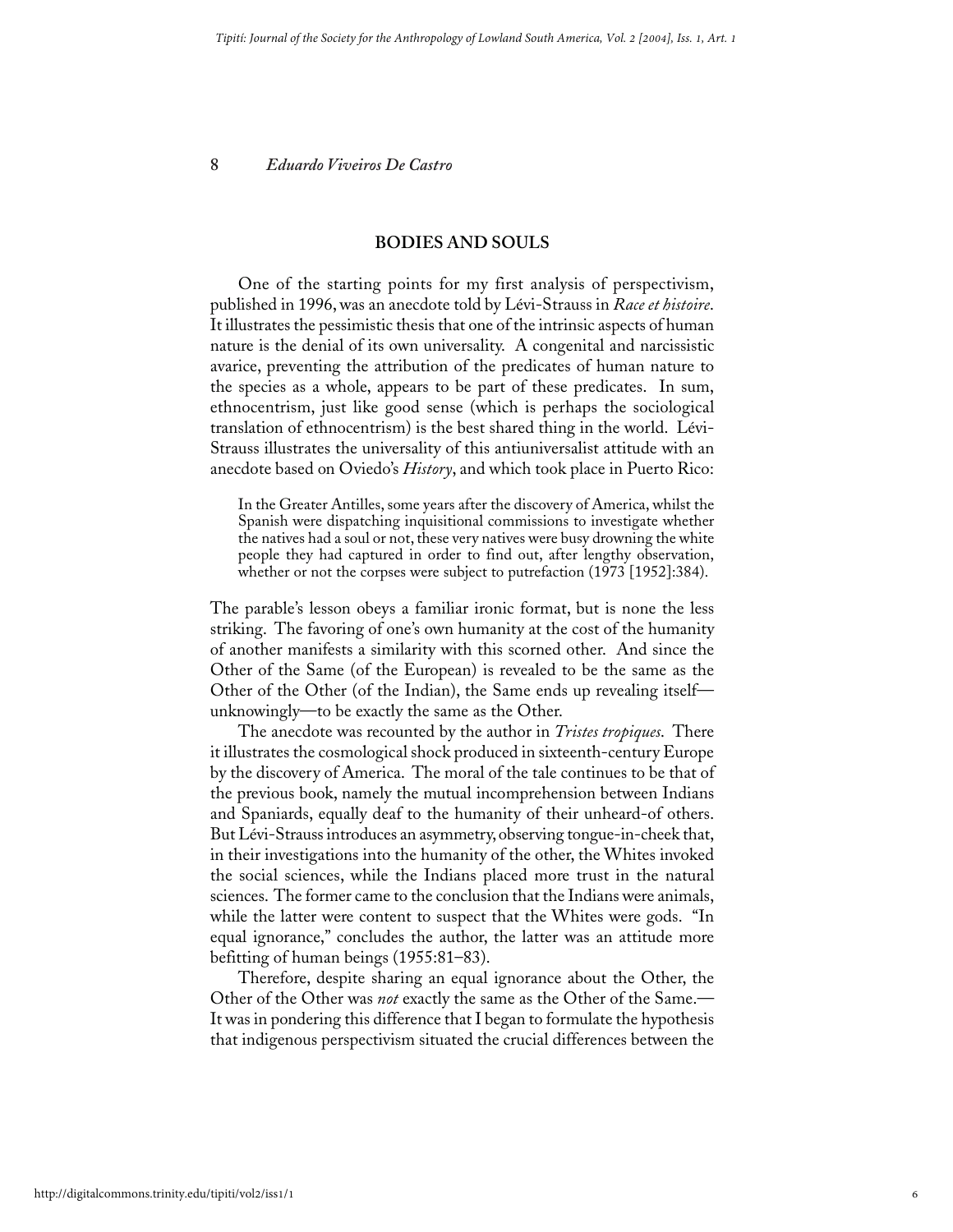diversity of subjects on the plane of the body and not the spirit. For the Europeans, the ontological diacritic is the soul (are Indians humans or animals?). For the Indians, it is the body (are Europeans humans or spirits?). The Europeans never doubted that the Indians had bodies. After all, animals have them too. In turn, the Indians never doubted that the Europeans had souls. Animals and spirits have them too. In sum, European ethnocentrism consisted in doubting whether other bodies have the same souls as they themselves (today we would call the soul "the mind," and the sixteenthcentury theological problem would now be the philosophical "problem of other minds"). Amerindian ethnocentrism, on the contrary, consisted in doubting whether other souls had the same bodies.

# **MISTAKING ANTHROPOLOGY**

This anecdote from the Antilles casts some light on one of the core elements of the perspectivist "message"—the idea of difference being inscribed in bodies, and the idea of the body as a dispositional system of affectability (do Europeans putrefy?) rather than as a material morphology. It was only very recently, though, that it dawned on me that the anecdote was not simply "about" perspectivism, it was *itself* perspectivist, instantiating the same framework or structure manifest in the innumerable Amerindian myths thematizing interspecific perspectivism. Here I have in mind the type of myth where, for example, the human protagonist becomes lost deep in the forest and arrives at a strange village. There the inhabitants invite him to drink a refreshing gourd of "manioc beer," which he accepts enthusiastically and, to his horrified surprise, his hosts place in front of him a gourd brimming with human blood. Both the anecdote and the myth turn on a type of communicative disjuncture where the interlocutors are not talking about the same thing, and know this. (In the case of the anecdote, the "dialogue" takes place on the plane of Lévi-Strauss's comparative reasoning on reciprocal ethnocentrism.) Just as jaguars and humans apply the same name to two very different things, both Europeans and Indians "were talking" about humanity, that is, they were questioning the applicability of this self-descriptive concept to the Other. However, what Europeans and Indians understood to be the concept's defining criterion (its intension and consequently its extension) was radically different. In sum, both Lévi-Strauss's anecdote and the myth turn on an equivocation.

If we think about it carefully, the Antilles anecdote is similar to countless others we can come across in the ethnographic literature, or in our own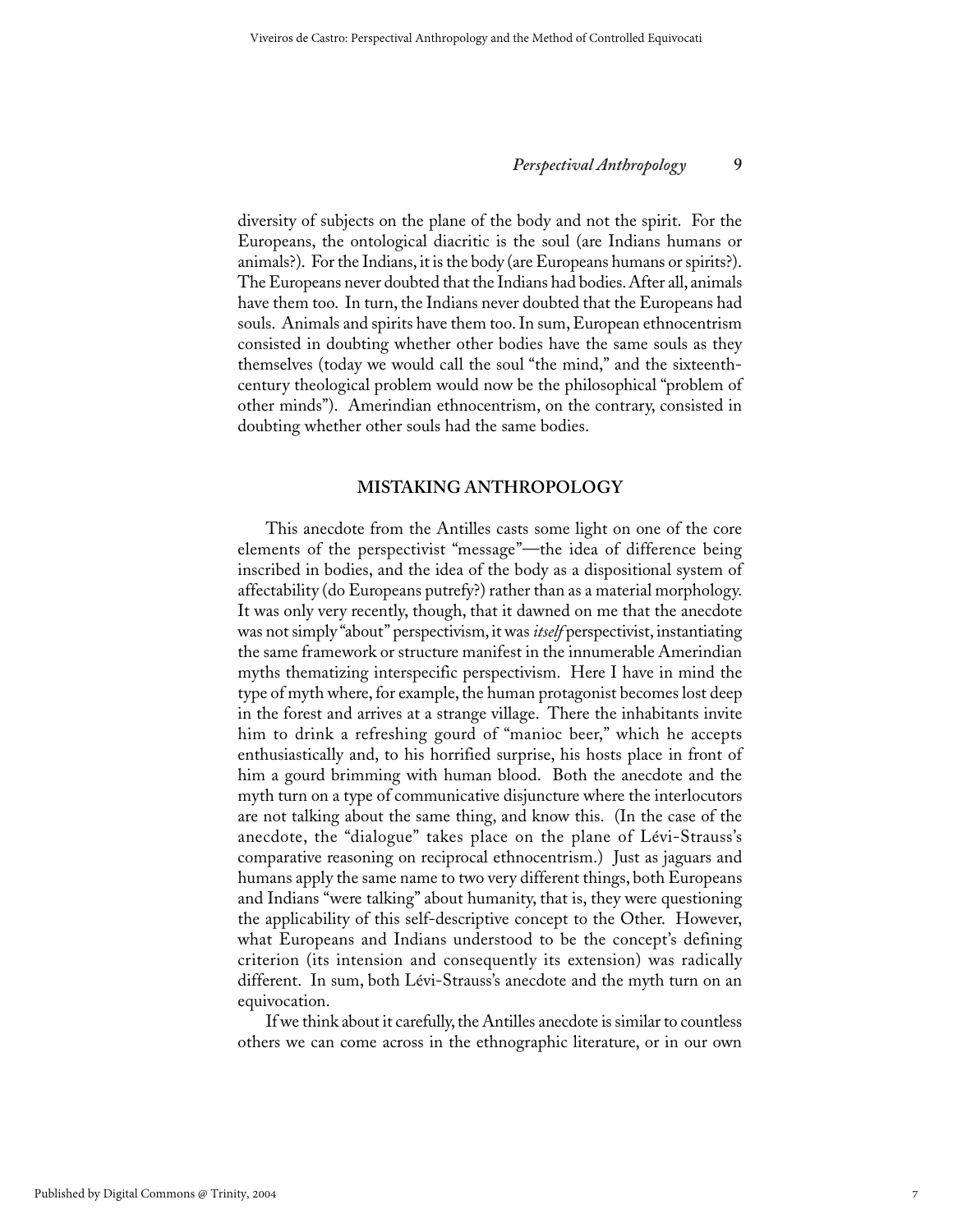recollections from fieldwork. In actual fact, I think this anecdote encapsulates the anthropological situation or event par excellence, expressing the quintessence of what our discipline is all about. It is possible to discern, for example, in the archi-famous episode of the death of Captain Cook, as analyzed by Marshall Sahlins (1985), a structural transformation of the cross experiments of Puerto Rico. We are presented with two versions of the archetypical anthropological motive, that is, an intercultural equivocality. Life, as always, imitates art—events mime myth, history rehearses structure.

I shall propose one or two more examples of equivocation below. But what I wish to make clear is that equivocation is not just one among other possible pathologies that threaten communication between the anthropologist and the "native"—such as linguistic incompetence, ignorance of context, lack of personal empathy, indiscretion, literalist ingenuity, commercialization of information, lies, manipulation, bad faith, forgetfulness, and sundry other deformations or shortcomings that may afflict anthropological discursivity at an empirical level. In contrast to these contingent pathologies, the equivocation is a properly transcendental category of anthropology, a constitutive dimension of the discipline's project of cultural translation. It expresses a *de jure* structure, a figure immanent to anthropology.5 It is not merely a negative facticity, but a condition of possibility of anthropological discourse—that which justifies the existence of anthropology *(quid juris?* as in the Kantian question*)*. To translate is to situate oneself in the space of the equivocation and to dwell there. It is not to unmake the equivocation (since this would be to suppose it never existed in the first place) but precisely the opposite is true. To translate is to emphasize or potentialize the equivocation, that is, to open and widen the space imagined not to exist between the conceptual languages in contact, a space that the equivocation precisely concealed. The equivocation is not that which impedes the relation, but that which founds and impels it: a difference in perspective. To translate is to presume that an equivocation always exists; it is to communicate by differences, instead of silencing the Other by presuming a univocality—the essential similarity—between what the Other and We are saying.

Michael Herzfeld recently observed that "anthropology is about misunderstandings, including anthropologists' own misunderstandings, because these are usually the outcome of the mutual incommensurability of different notions of common sense—our object of study" (2001:2). I agree, but I would simply insist on the point that, if anthropology exists (*de jure*), it is precisely (and only) because that which Herzfeld calls "common sense" is not common. I would also add that the incommensurability of the clashing "notions," far from being an impediment to their comparability,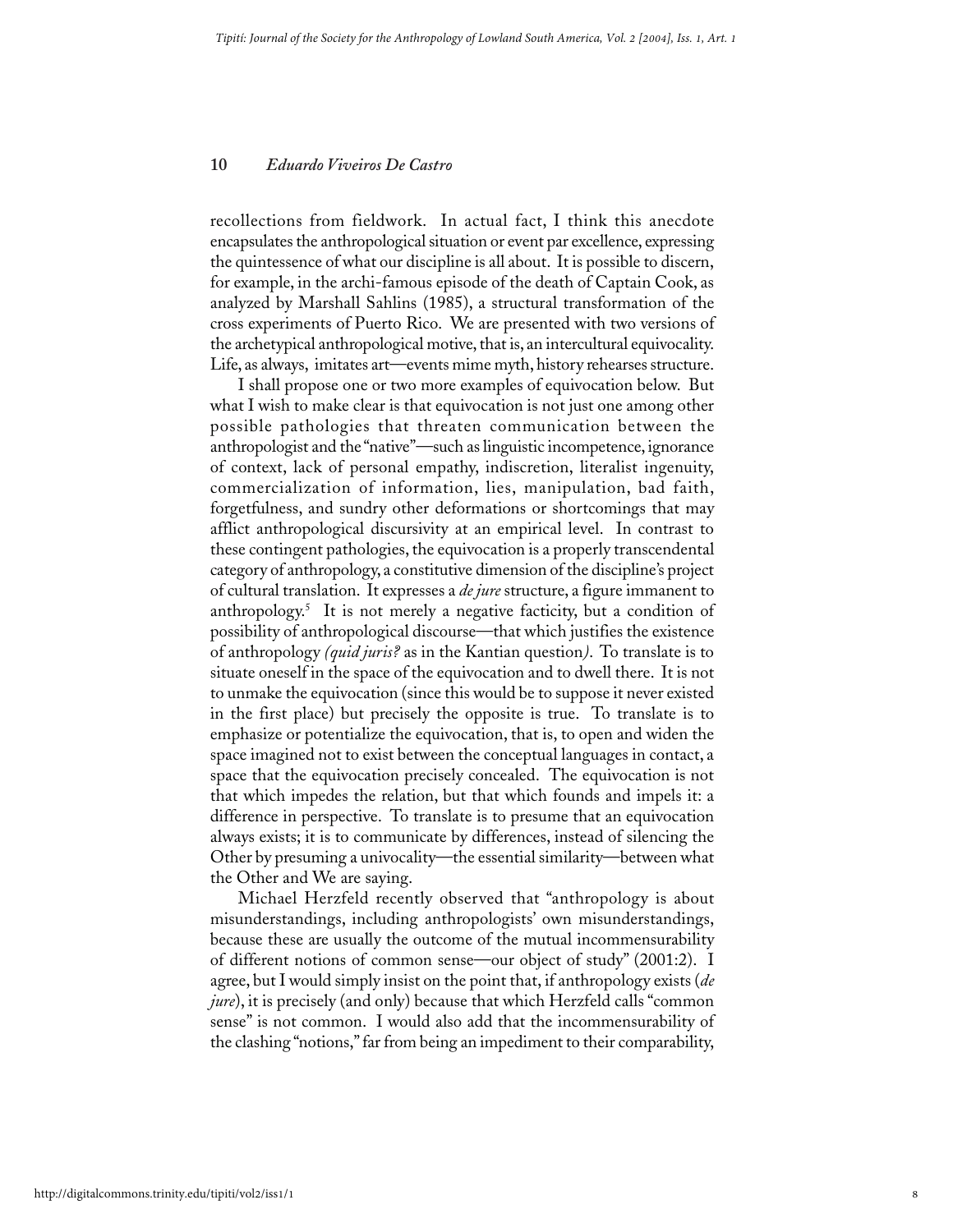is precisely what enables and justifies it (as Michael Lambek argued [1998]). Since it is only worth comparing the incommensurable, comparing the commensurable is a task for accountants, not anthropologists. Finally I should add that I conceive the idea of "misunderstanding" in the specific sense of equivocality found in Amerindian perspectivist cosmology. An equivocation is not just a "failure to understand" (*Oxford English Dictionary,* 1989), but a failure to understand that understandings are necessarily not the same, and that they are not related to imaginary ways of "seeing the world" but to the real worlds that are being seen. In Amerindian cosmology, the real world of the different species depends on their points of view, since the "world in general" consists of the different species themselves. The real world is the abstract space of divergence between species as points of view. Because there are no points of view *onto* things, things and beings are the points of view *themselves* (as Deleuze would say, 1988:203). The question for Indians, therefore, is not one of knowing "how monkeys see the world" (Cheney and Seyfarth 1990), but what world is expressed through monkeys, of what world they *are* the point of view. I believe this is a lesson from which our own anthropology can learn.

Anthropology, then, is about misunderstandings. But as Roy Wagner insightfully said about his early relations with the Daribi: "their misunderstanding of me was not the same as my misunderstanding of them" (1981:20). The crucial point here is not the empirical fact that misunderstandings exist, but the transcendental fact that it was not the *same* misunderstanding.

The question is not discovering who is wrong, and still less who is deceiving whom. An equivocation is not an error, a mistake, or a deception. Instead, it is the very foundation of the relation that it implicates, and that is always a relation with an exteriority. An error or deception can only be determined as such from within a given language game, while an equivocation is what unfolds in the *interval* between different language games. Deceptions and errors suppose premises that are already constituted—and constituted as homogenous—while an equivocation not only supposes the heterogeneity of the premises at stake, it poses them as heterogenic and presupposes them as premises. An equivocation determines the premises rather than being determined by them. Consequently, equivocations do not belong to the world of dialectical contradiction, since their synthesis is disjunctive and infinite. An equivocation is indissoluble, or rather, recursive: taking it as an object determines another equivocation "higher up," and so on ad infinitum.

The equivocation, in sum, is not a subjective failure, but a tool of objectification. It is not an error nor an illusion—we need not to imagine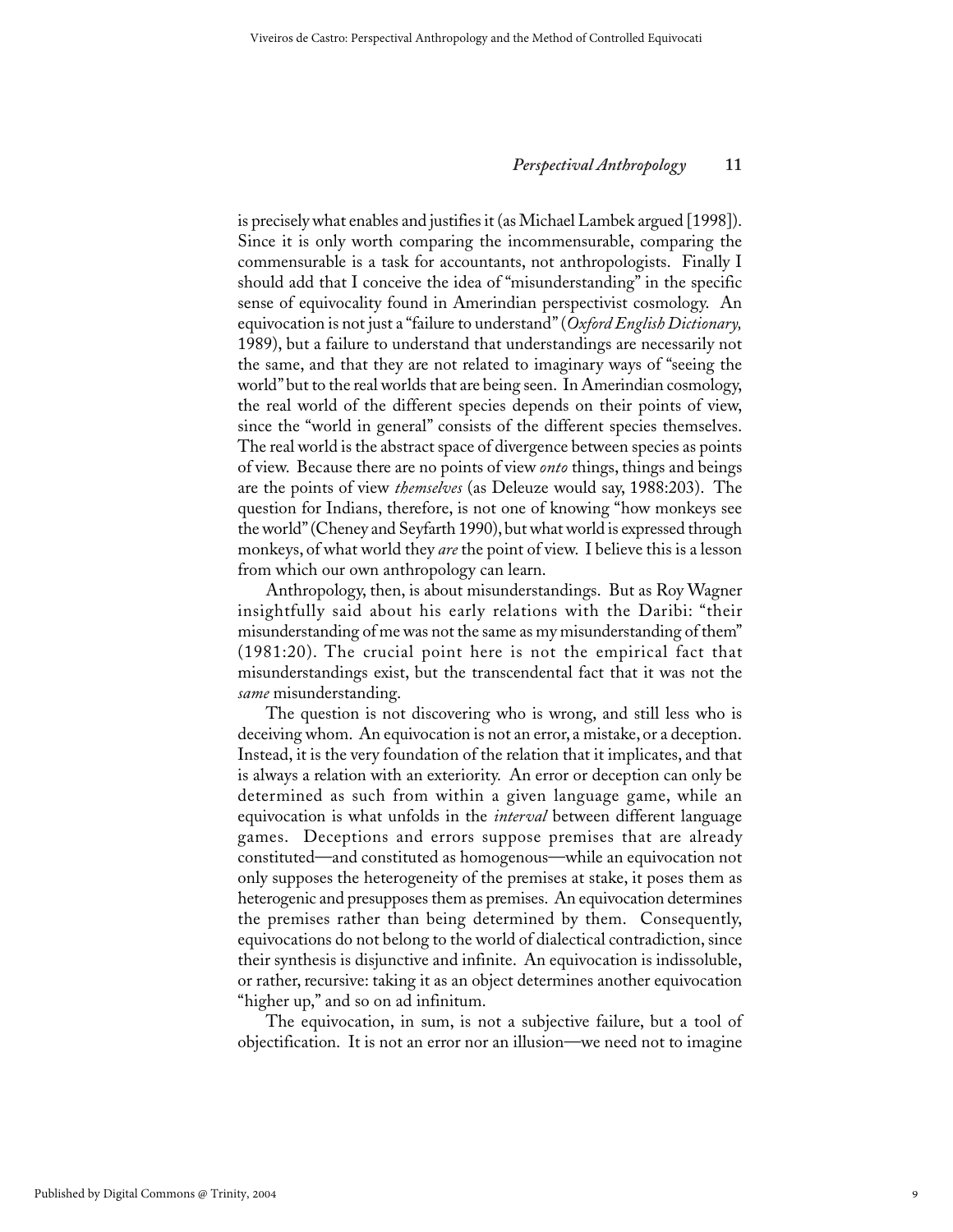objectification in the post-Enlightenment and moralizing language of reification or fetishization (today better known as "essentialization"). Instead, the equivocation is the limiting condition of every social relation, a condition that itself becomes superobjectified in the extreme case of socalled interethnic or intercultural relations, where the language games diverge maximally. It goes without saying, this divergence includes the relation between anthropological discourse and native discourse. Thus, the anthropological concept of culture, for example, as Wagner argued, is the equivocation that emerges as an attempt to solve intercultural equivocality, and it is equivocal in so far as it follows, among other things, from the "paradox created by imagining a culture for people who do not imagine it for themselves" (1981:27). Accordingly, even when misunderstandings are transformed into understandings—like when the anthropologist transforms his initial bewilderment at the natives' ways into "their culture," or when the natives understand that what the Whites called, say, "gifts" were in reality "commodities"—even here such understandings persist in being not the same. The Other of the Others is always other. If the equivocation is not an error, an illusion or a lie, but the very form of the relational positivity of difference, its opposite is not the truth, but the *univocal*, as the claim to the existence of a unique and transcendent meaning. The error or illusion par excellence consists, precisely, in imagining that the univocal exists beneath the equivocal, and that the anthropologist is its ventriloquist.

#### **BEING OUT THERE**

An equivocation is not an error—the Spanish theologians, the Indians of Puerto Rico, the Hawaiian warriors, and the British sailors could not have been all (and entirely) wrong*.* I now wish to present another example of an equivocation, this time taken from an anthropological analysis. This example has been extracted from a recent Americanist monograph of the highest quality—I wish strongly to emphasize this—written by a colleague whom I admire greatly. Consider, then, this metacommentary by Greg Urban in his fine book *Metaphysical Community,* on Shokleng communitymaking discourse. Explaining discourse's sociogenetic powers, Urban observes that:

Unlike the Serra Geral mountain range or jaguars or araucaria pines, the organization of society is not a thing that is out there, waiting to be understood. The organization must be created, and it is something elusive, intangible that does the creating. It is culture—here understood as circulating discourse (1996:65).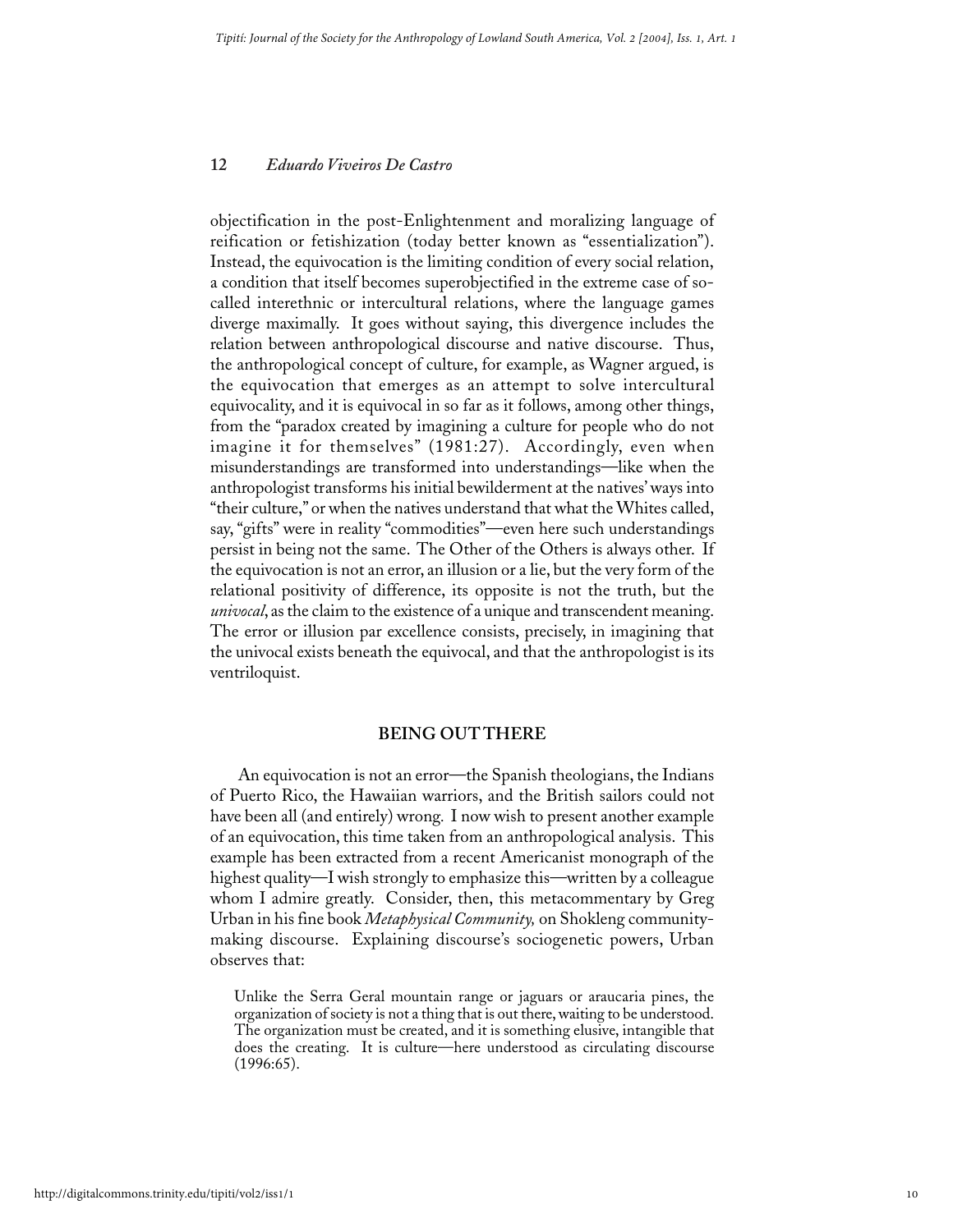The author is defending a moderate constructionist position. Society, qua Shokleng social organization with its groups and emblems, is not something *given*, as traditional anthropologists used to think. Rather, it is something *created* through discourse. But discourse's power has limits: geographical features and biological essences are out there. They are, so to speak, bought ready-made, not made at home through circulating discourse. It must be admitted that there is nothing in the least bit shocking about Urban's commentary. Indeed, it seems eminently reasonable, and canonically anthropological. Moreover, it also accords neatly with what some equally reasonable philosophers look to teach us about the structure of reality. Take the doctrine of John Searle (1995), for example, which argues that two and only two types of facts exist: "brute facts," such as hills, rain and animals, and "institutional facts," such as money, iceboxes or marriage. The latter are made or constructed (performed) facts, since their sufficient reason coincides entirely with their meaning. The former, however, are given facts, since their existence is independent of the values attributed to them. This may be understood in a couple of words: nature and culture.

However, what do the Shokleng have to say about the matter? At the end of reading *Metaphysical Community,* the reader cannot but feel a certain unease in noting that Urban's splitting of the world—into a given realm of jaguars and pine trees, and a constructed world of groups and emblems is not the split made by the Shokleng. Actually, it is almost exactly the inverse. The indigenous myths magnificently analyzed by Urban tell, among other things, that the original Shokleng, after sculpting the future jaguars and tapirs in araucaria wood, gave these animals their characteristic pelts by covering them with the diacritical marks pertaining to the clanicceremonial groups: spots for the jaguar, stripes for the tapir (1996:156– 58). In other words, it is social organization that was "out there," and the jaguars and tapirs that were created or performed by it. The institutional fact created the brute fact. Unless, of course, the brute fact is the clanic division of society, and the institutional fact is the jaguars of the forest. For the Shokleng, in fact, culture is the given and nature is the constructed. For them, if the cat is on the mat, or rather, if the jaguar is in the jungle, it is because someone put it there.

In sum, we are faced with an equivocation. The discordant distribution of the given and the constructed, which inexorably separates Shokleng discourse on the real from anthropological discourse on Shokleng discourse, is never explicitly recognized as such by Urban. The solution that he implicitly offers for this chiasma is anthropology's classical solution. It consists of a highly characteristic operation of translation, which involves the metaphysical demotion of the indigenous distribution of the world to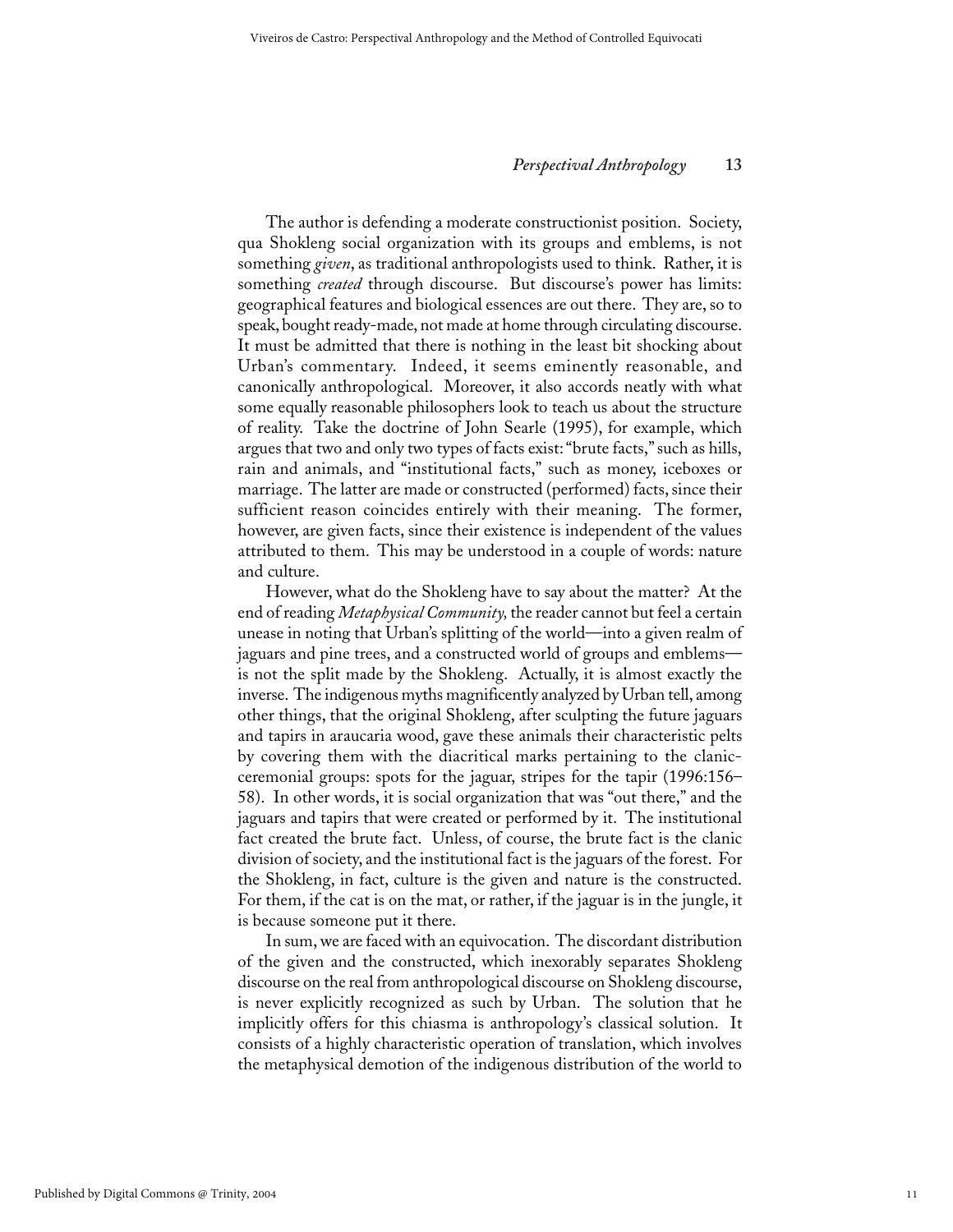the condition of metaphor: "Creation of the animal world is a metaphor for the creation of community" (Urban 1996:158). Where would we be without this statutory distinction between the literal and the metaphoric, which strategically blocks any direct confrontation between the discourses of anthropologist and native, thereby avoiding any major unpleasantness? Urban deems that the creation of community is literal, and that of jaguars, metaphoric. Or rather, that the first is literally metaphoric and the second metaphorically literal. The creation of community is literal, but the community thereby created is metaphoric (not "something out there"). Jaguars, they will be pleased to know, are literal, but their creation by the community is of course metaphoric.

We do not know whether the Shokleng concur with the anthropologist in considering the creation of jaguars and tapirs as a metaphor for the creation of the community. We could hazard a guess that probably they do not. On the other hand, Urban deems that the Shokleng do concur with him about the metaphorical nature of the community created by themselves, or better (and literally), by their discourse. Unlike other anthropologists or (other) peoples encumbered by a more essentialist mentality, the Shokleng are aware, thinks Urban, that their division into (nominally but not really) exogamic groups is not a brute fact. Rather, it is a metadiscursive representation of the community, which merely deploys the idiom of affinity and interfamily alliance in a "playful" way (1996:168). Thus, the anthropologist agrees with the Shokleng construction of the community as constructed, but disagrees with their positing of jaguars as constructed.

Later in his work, Urban interprets indigenous ceremonies as a way of representing the community in terms of relations within the family. The family is described in its turn (though we do not know whether by the anthropologist or by the natives) as an elementary unit founded on the "psychologically primitive" relations between the sexes and generations (Urban 1996:188–193). Society, metaphorized into its emblematic divisions and its collective rituals, is therefore imagined either as the result of an alliance between families, or, at a deeper ("primitive") level, as a nuclear family. But the family does not seem to be, in Urban's eyes at least, a metaphor *of* anything else—it is literal. It is a given that usefully serves as a metaphor *for* less literal things. The family is a naturally appropriate image, due to its cognitive salience and affective pregnancy (1996:171, 192– 93). It is thus more real than the community. Society is naturally metaphoric, the family is socially literal. The nuclear family, the concrete bonds of conjugality and filiation, are a fact, not a fabrication. Kinship not the metaphoric and intergroup kind of the community, but the literal and interindividual kind of the family—is something just as out there as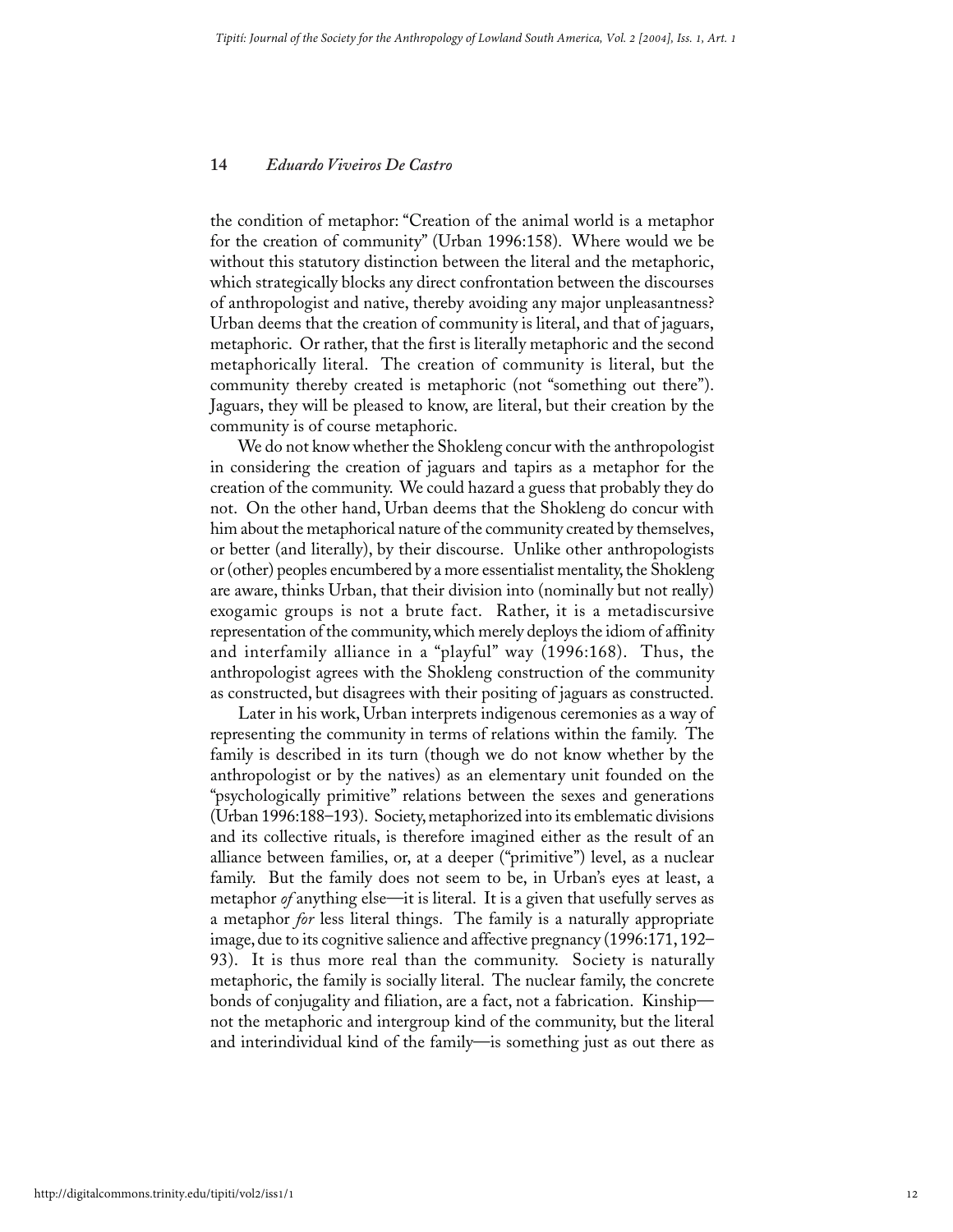the animals and plants. Kinship is something without whose help, furthermore, discourse would be unable to construct the community. Indeed, it may even be out there for the same reasons as the animals and plants—by being, that is, a "natural" phenomenon.

Urban claims that anthropologists, in general, "have been the dupes" of peoples who may have taken their own metadiscourse on social organization "too seriously," and who thus proved to be overliteralists, that is, *horresco referens,* essentialists (1996:137, 168–169). It may be that anthropology really has adopted a literalist attitude vis-à-vis the essence of "society." But in counterpart, in terms of indigenous discourse on "nature" at least, anthropology has never been duped by the native or, above all, about the native. The so-called symbolist interpretation (Skorupski 1976) of primitive metaphysics has been in discursive circulation ever since Durkheim. It is this same interpretation that Urban applies to Shokleng discourse on jaguars—the literality of which he rejects—but rejects in favor of a completely literalist interpretation of the Western discourse on "things out there." In other words, if the Shokleng concur (for the sake of hypothesis) with Urban's anti-Durkheimian ontology of society, Urban concurs with Durkheim about the ontology of nature. What he is advocating is simply the extension of the symbolist attitude to the case of discourses about society, which thereby ceases to be the referential substrate of crypto-metaphoric propositions about nature (as it was in Durkheim). Now society too is metaphoric. The impression left behind is that discursive constructionism has to reify discourse—and, to all appearances, the family in order to be able to de-reify society.

Was Urban wrong—was he making a false claim—in declaring that mountains and natural species are out there, while society is a cultural product? I do not believe so. But I do not think he was right either. As far as any anthropological point is at stake here, the interest of his declaration lies in the fact that it counterinvents the equivocation it enables, and that counterinvention gives it its objectifying power. Urban's professed faith in the ontological self-subsistence of mountains and animals and on the institutional demiurgy of discourse is, in the final analysis, indispensable *for us* to be able properly to evaluate the enormity of the gap separating indigenous and anthropological ontologies.

I believe that I can indeed speak of an error or mistake on Urban's part, since I am situated within the same language game as him—anthropology. I can therefore legitimately say (though I certainly may be wrong) that Urban was perpetrating an *anthropological* error by failing to take into account the equivocation within which he was implicated. The discordant distribution of the given and constructed parts between Urban and the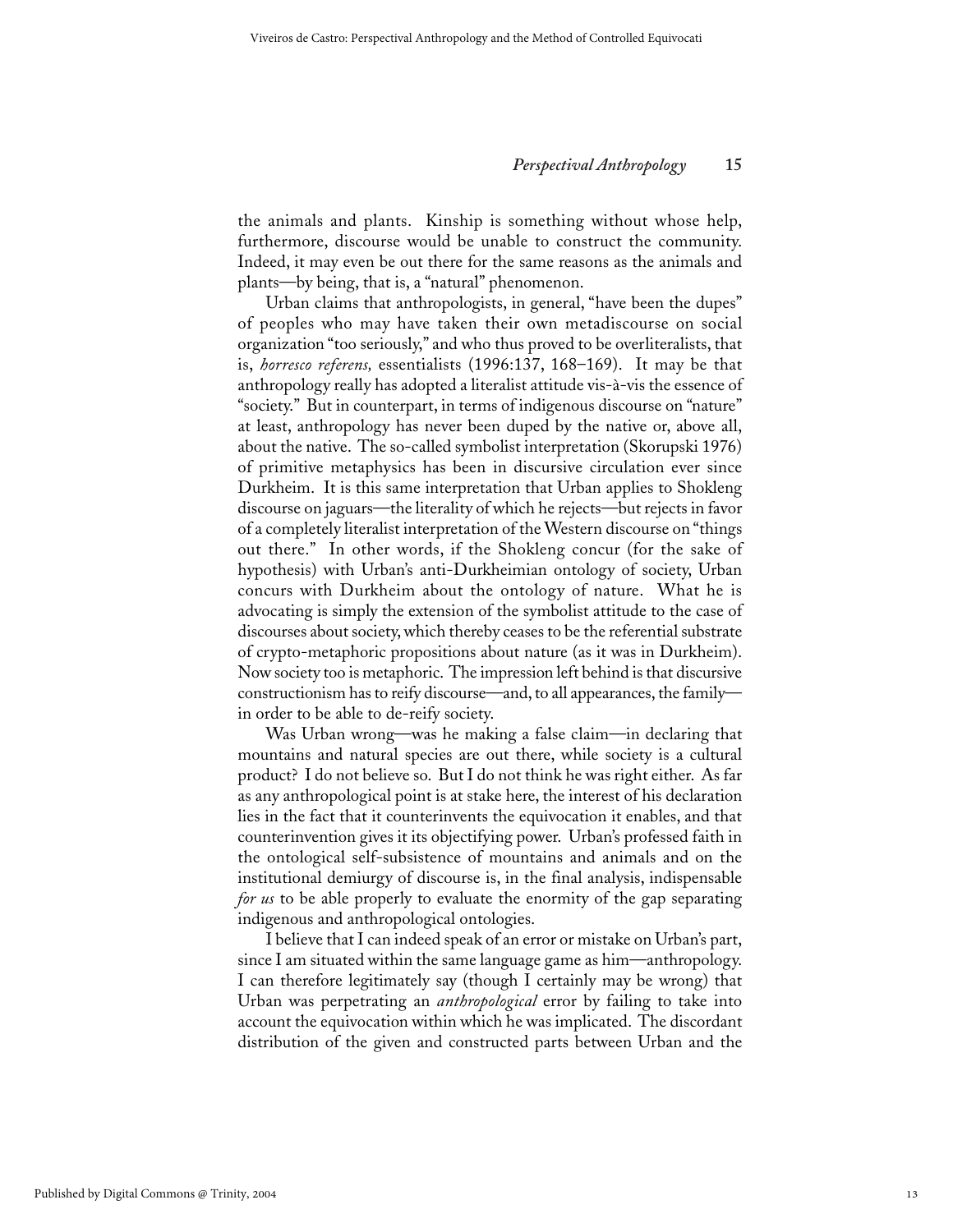Shokleng is not an anodyne choice, a mere swapping of signals leaving the terms of the problem untouched. There is "all the difference in the world" (Wagner 1981:51) between a world where the primordial is experienced as naked transcendence, pure antianthropic alterity (the *non-*constructed, the *non-*instituted, that which is exterior to custom and discourse) and a world of immanent humanity, where the primordial takes on human form (which does not make it necessarily tranquilizing; for there where everything is human, the human is something else entirely). Describing this world as though it were an illusory version of our own, unifying the two via a reduction of one to the conventions of the other, is to imagine an overly simple form of relation between them. This explanatory ease ends up producing all sorts of uneasy complications, since this desire for ontological monism usually pays with an inflationary emission of epistemological dualisms—emic and etic, metaphoric and literal, conscious and unconscious, representation and reality, illusion and truth, et cetera.

"Perspective is the wrong metaphor," fulminates Stephen Tyler in his normative manifesto for postmodern ethnography (1986:137). The equivocation that articulates Shokleng discourse with the discourse of their anthropologist leads me to conclude, to the contrary, that metaphor is perhaps the wrong perspective. This is certainly the case when anthropology finds itself face-to-face with a cosmology that is itself literally perspectivist.

# **NOT ALL MEN**

I conclude by narrating a small translational equivoque in which I became involved a few years back. Milton Nascimento, the celebrated Brazilian musician, had made a journey to Amazonia, guided by some friends of mine who work for an environmentalist NGO (Non Governmental Organization). One of the high points of the trip had been a two-week stay among the Cashinahua of the Jordão river. Milton was overwhelmed by the warm welcome received from the Indians. Back on the Brazilian coast, he decided to use an indigenous word as a title for the album he was recording. The word chosen was *txai*, which the Cashinahua had used abundantly in addressing Milton and the other members of the expedition.

When the album *Txai* was due to be released, one of my friends from the NGO asked me to write a sleeve note. He wanted me to explain to Milton's fans what the title meant, and to say something about the sense of fraternal solidarity expressed by the term *txai* and its meaning "brother," and so on.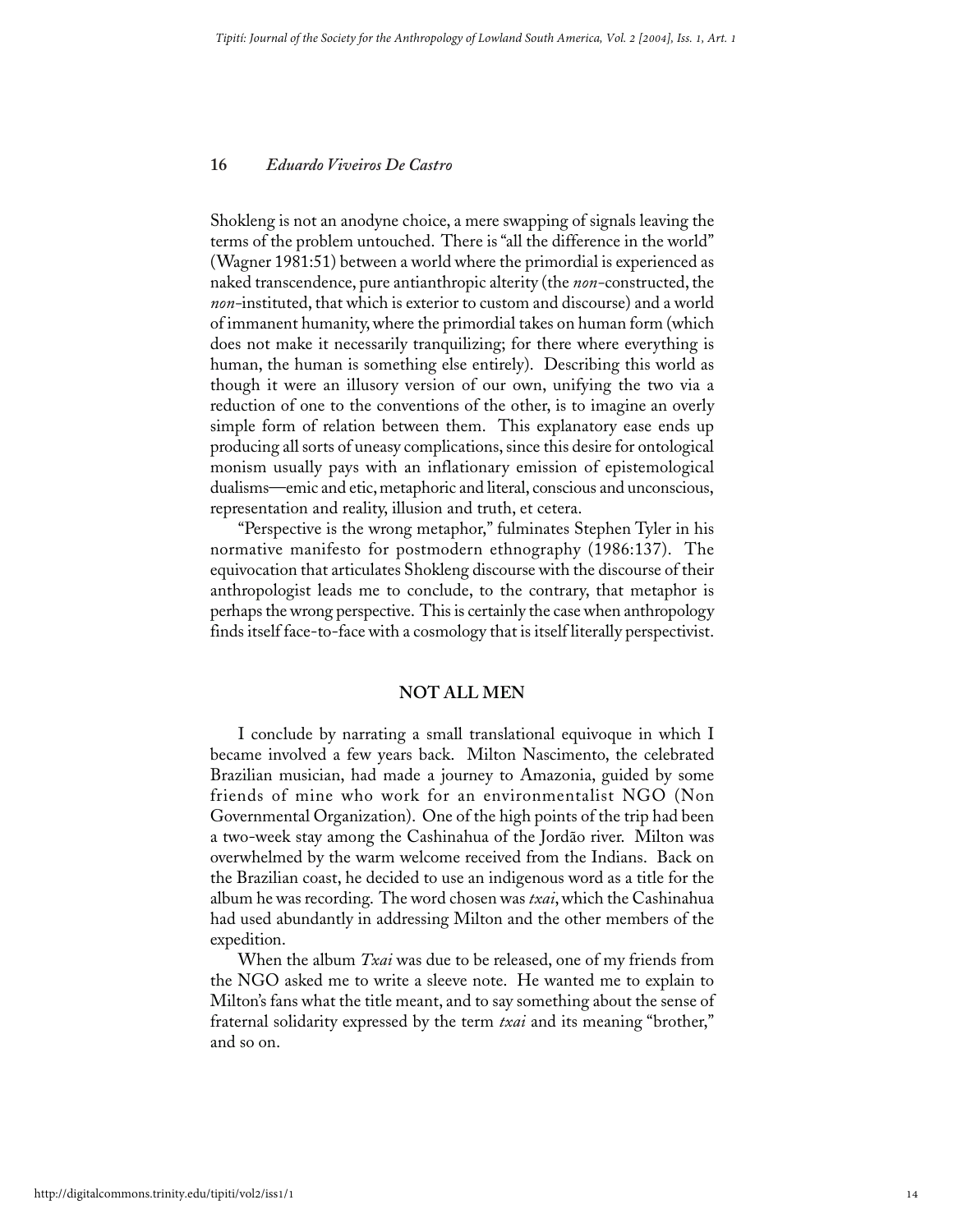I replied that it was impossible to write the note in these terms, since *txai* may mean just about everything except, precisely, "brother." I explained that *txai* is a term used by a man to address certain kinsfolk, for example, his cross-cousins, his mother's father, his daughter's children, and, in general, following the Cashinahua system of "prescriptive alliance," any man whose sister ego treats as an equivalent to his wife, and vice versa (Kensinger 1995:157–74). In sum, *txai* means something akin to "brother-in-law." It refers to a man's real or possible brothers-in-law, and, when used as a friendly vocative to speak to non-Cashinahua outsiders, the implication is that the latter are kinds of affines. Moreover, I explained that one does not need to be a friend to be *txai*. It suffices to be an outsider, or even—and even better—an enemy. Thus, the Inca in Cashinahua mythology are at once monstrous cannibals and archetypical *txai* with whom, we should note in passing, one should not or indeed cannot marry (McCallum 1991).

But none of this would work, complained my friend. Milton thinks that *txai* means "brother," and besides it would be fairly ridiculous to give the record a title whose translation is *"Brother-in-law,"* would it not? Perhaps, I conceded. But do not expect me to skip over the fact that *txai* signifies "other" or affine. The end result of the conversation was that the album continued to be called *Txai*, and the sleeve note ended up being written by someone else.

Note that the problem with this misunderstanding about *txai* does not lie in the fact that Milton Nascimento and my friend were *wrong* concerning the sense of the Cashinahua word. On the contrary, the problem is they were *right*—in a certain sense. In other words, they were "equivocated." The Cashinahua, like so many other indigenous peoples of Amazonia, use terms whose most direct translations are "brother-in-law" or "cross cousin" in various contexts in which Brazilians, and other peoples from the Euro-Christian tradition, would really expect something like "brother." In this sense, Milton was right. Had I remembered, I would have reminded my interlocutor that the equivocation had already been anticipated by an ethnologist of the Cashinahua. Talking about the difference between the social philosophy of this people and that held by the surrounding Whites, Barbara Keifenheim concludes: "The message 'all men are brothers' encountered a world where the most noble expression of human relations is the relation between brothers-in-law…" (1992:91). Precisely, but it is for this very reason that "brother" is not an adequate translation for *txai*. If there exists anyone with whom a Cashinahua man would be reluctant to call "*txai,"* it is his own brother. *Txai* means "affine," not "consanguine," even when used for purposes similar to our own, when we address a stranger as "brother." While the purposes may be similar, the premises are decidedly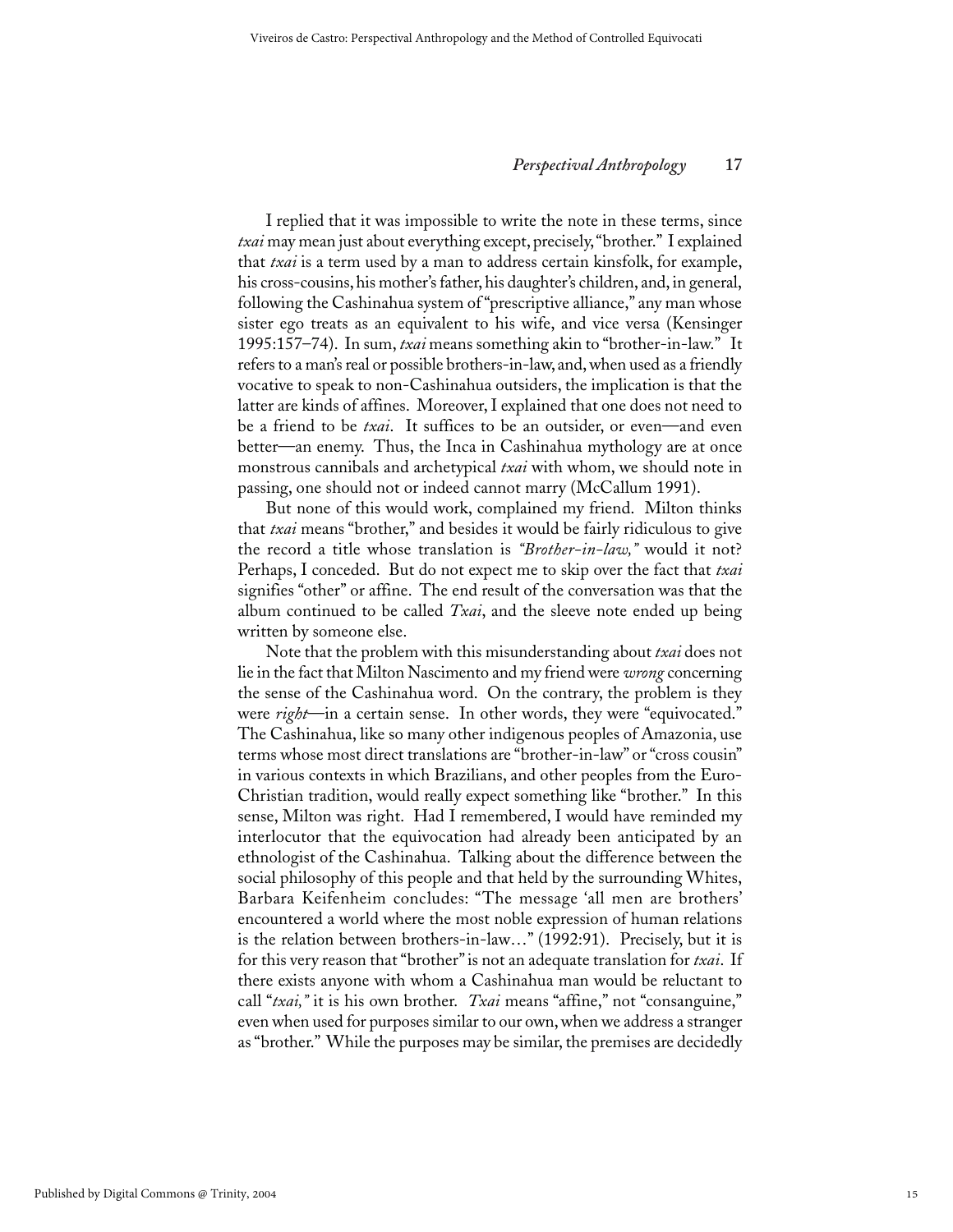not so.

My translational mishap will undoubtedly sound completely banal to the ears of Americanists who have been interested for a long time in the innumerable symbolic resonances of the idiom of affinity in Amazonia. The interest of this anecdote in the present context, however, is that it seems to me to express, in the actual difference between the idioms of "brother" and "brother-in-law," two inverse modes of conceiving the principle of translative comparison: the multiculturalist mode of anthropology and the multinaturalist mode of perspectivism.

The powerful Western metaphors of brotherhood privilege certain (not all) logical properties of this relation. What are siblings, in our culture? They are individuals identically related to a third term, their genitors or their functional analogs. The relation between two siblings derives from their equivalent relation to an origin that encompasses them, and whose identity identifies them. This common identity means that siblings occupy the same point of view onto an exterior world. Deriving their similitude from a similar relation to a same origin, siblings will have "parallel" relations (to use an anthropological image) to everything else. Thus, people who are unrelated, when conceived to be related in a generic sense, are so in terms of a common humanity that makes all of us kin, that is, siblings, or at least, to continue to use the previous image, parallel cousins, classificatory brothers: children of Adam, of the Church, of the Nation, of the Genome, or of any other figure of transcendence. All men are brothers to some extent, since brotherhood is in itself the general form of the relation. Two partners in any relation are defined as connected in so far as they can be conceived to *have something in common*, that is, as being in the *same* relation to a third term. To relate is to assimilate, to unify, and to identify.

The Amazonian model of the relation could not be more different to this. "Different" is the apposite word, since Amazonian ontologies postulate difference rather than identity as the principle of relationality. It is precisely the difference between the two models that grounds the relation I am attempting to establish between them (and here we are already using the Amerindian mode of comparing and translating).

The common word for the relation, in Amazonian worlds, is the term translated by "brother-in-law" or "cross cousin." This is the term we call people we do not know what to call, those with whom we wish to establish a generic relation. In sum, "cousin/brother-in-law" is the term that creates a relation where none existed. It is the form through which the unknown is made known.

What are the logical properties of the connection of affinity highlighted in these indigenous usages? As a general model of relationship, the brother-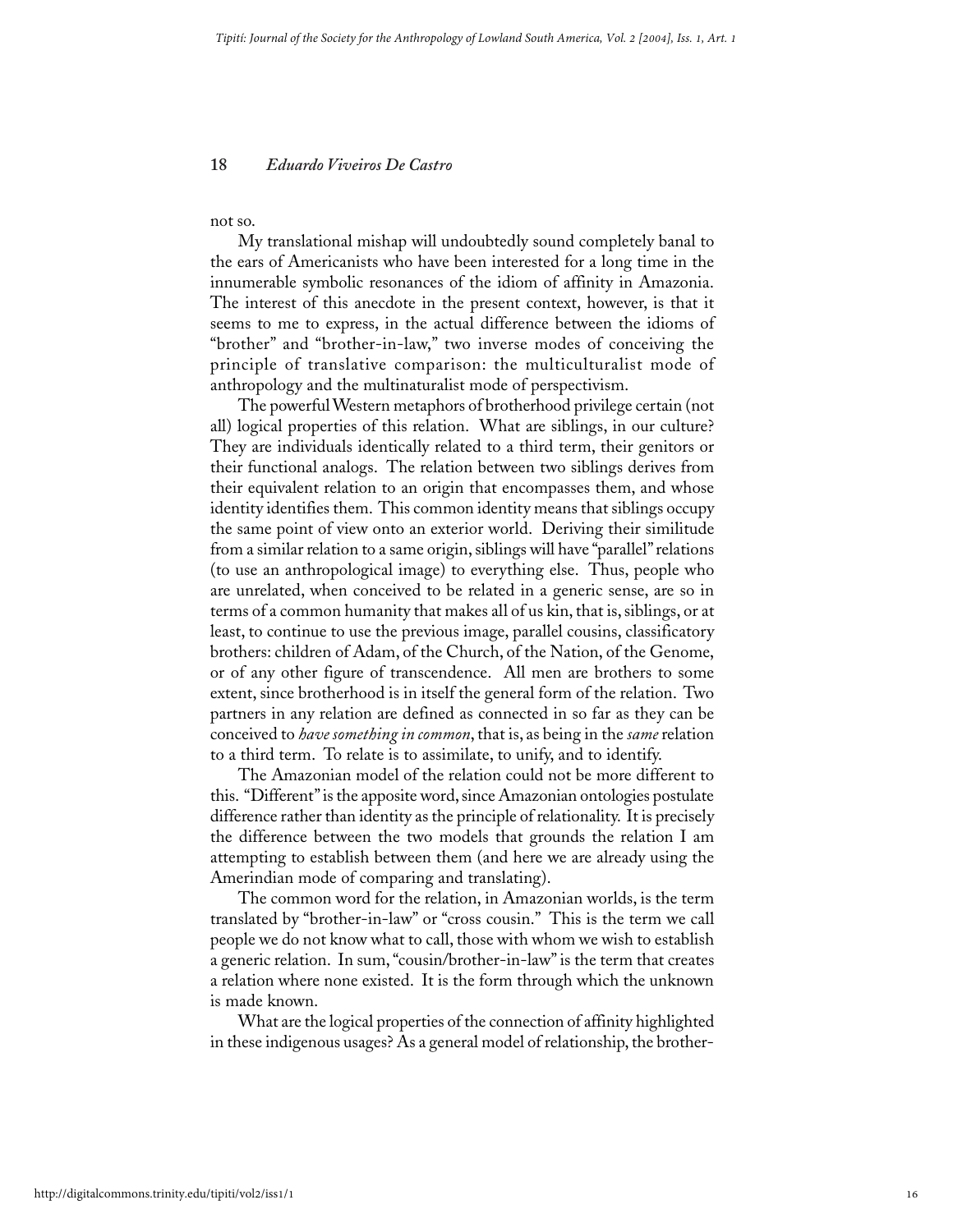in-law connection appears as a cross connection with a mediating term, which is seen in diametrically opposite ways by the two poles of the relation: my sister is your wife and/or vice versa. Here, the parties involved find themselves united by that which divides them, linked by that which separates them (Strathern 1992:99–100). My relation with my brother-in-law is based on my being in *another* kind of relation to his relation with my sister or my wife. The Amerindian relation is a difference of perspective. While we tend to conceive the action of relating as a discarding of differences in favor of similarities, indigenous thought sees the process from another angle: the opposite of difference is not identity but *indifference*. Hence, establishing a relation—like that of the Cashinahua with Milton Nascimento—is to differentiate indifference, to insert a difference where indifference was presumed. No wonder, then, that animals are so often conceived as affinally related to humans in Amazonia. Blood is to humans as manioc beer is to jaguars, in exactly the same way as a sister to me is a wife to my brother-inlaw. The many Amerindian myths featuring interspecific marriages and discussing the difficult relationships between the in-marrying affine and his/her allospecific parents-in-law, simply compound the two analogies into a single one.

The implications of these two models of social relationship for an anthropological theory of translation are evident. Such implications are not metaphorical. If anything, the opposite happens to be the case, since relations of meaning are social relations. If the anthropologist starts out from the metaprinciple that "all men are brothers," he (or she) is presupposing that his (or her) discourse and that of the native manifest a relation of an ultimately brotherly nature. What founds the relation of meaning between the two discourses—and therefore justifies the operation of translation—is their *common referent*, of which both present parallel visions. Here, the idea of an external nature that is logically and chronologically prior to the cultures that partially represent it acts out the role of the parent who founds the relation between two siblings. We could imagine here a hierarchical interpretation of this brotherly parallelism, with the anthropologist assuming the role of literal and rational elder brother and the native his metaphoric and symbolic younger brother Or, on the contrary, we could adopt a radically egalitarian interpretation, with the two protagonists seen as twins, and so forth. Whatever the case, in this model translation is only possible because the discourses are composed of synonyms. They express the same parental reference to some (indeed any) kind of transcendence with the status of nature (physis, socius, gene, cognition, discourse, et cetera). Here, to translate is to isolate what the discourses share in common, something that is only "in them" because it is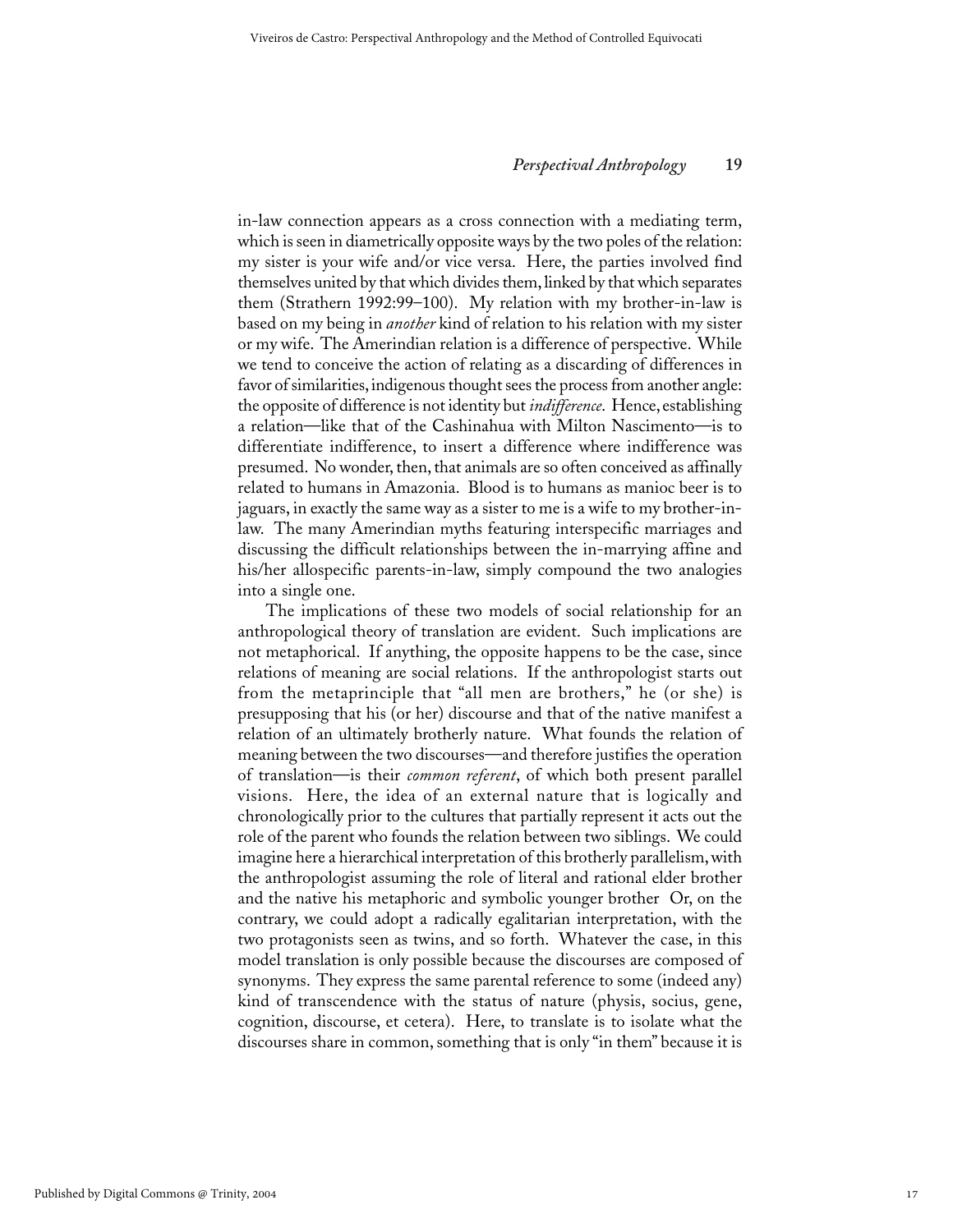(and was already before them) "out there." The differences between the discourses amount to no more than the *residue* that precludes a perfect translation, that is, an absolute identification overlap between them. To translate is to presume redundancy.

However, if all men are brothers-in-law rather than brothers—that is, if the image of the social connection is not that of sharing something in common (a "something in common" acting as foundation), but, on the contrary, is that of the difference between the terms of the relation, or better, of the difference between the differences that constitute the terms of the relation—then a relation can only exist between what differs and in so far as it differs. In this case, translation becomes an operation of differentiation—a production of difference—that connects the two discourses to the precise extent to which they are *not* saying the same thing, in so far as they point to discordant exteriorities beyond the equivocal homonyms between them. Contrary to Derrida, I believe the *hors-texte* perfectly well exists, *de facto* and *de jure*—but contrary to the positivists, I think each text has its own *hors-texte*. In this case, cultural translation is not a process of *induction* (finding the common points in detriment to the differences), much less a process of *deduction* (applying a priori a principle of natural unification to cultural diversity in order to determine or decree its meaning). Rather, it is a process of the type that the philosopher Gilbert Simondon called *transduction*:

Transduction functions as the inversion of the negative into a positive: it is precisely that which determines the non-identity between the terms, that which makes them disparate (in the sense held by this term in the theory of vision) which is integrated with the system of resolution and becomes the condition of signfication; transduction is characterized by the fact that the outcome of this operation is a concrete fabric including all the initial terms ... (1995:32).

In this model of translation, which I believe converges with that present in Amerindian perspectivism, difference is therefore a condition of signification and not a hindrance. The identity between the "beer" of the jaguar and the "beer" of humans is posed only the better to see the difference between jaguars and humans. As in stereoscopic vision, it is necessary that the two eyes not see the *same* given thing in order for *another* thing (the real thing in the field of vision) to be able to be *seen*, that is, constructed or counterinvented. In this case, to translate is to presume a difference. The difference, for example, between the two modes of translation I have presented to you here. But perhaps this is an equivocation.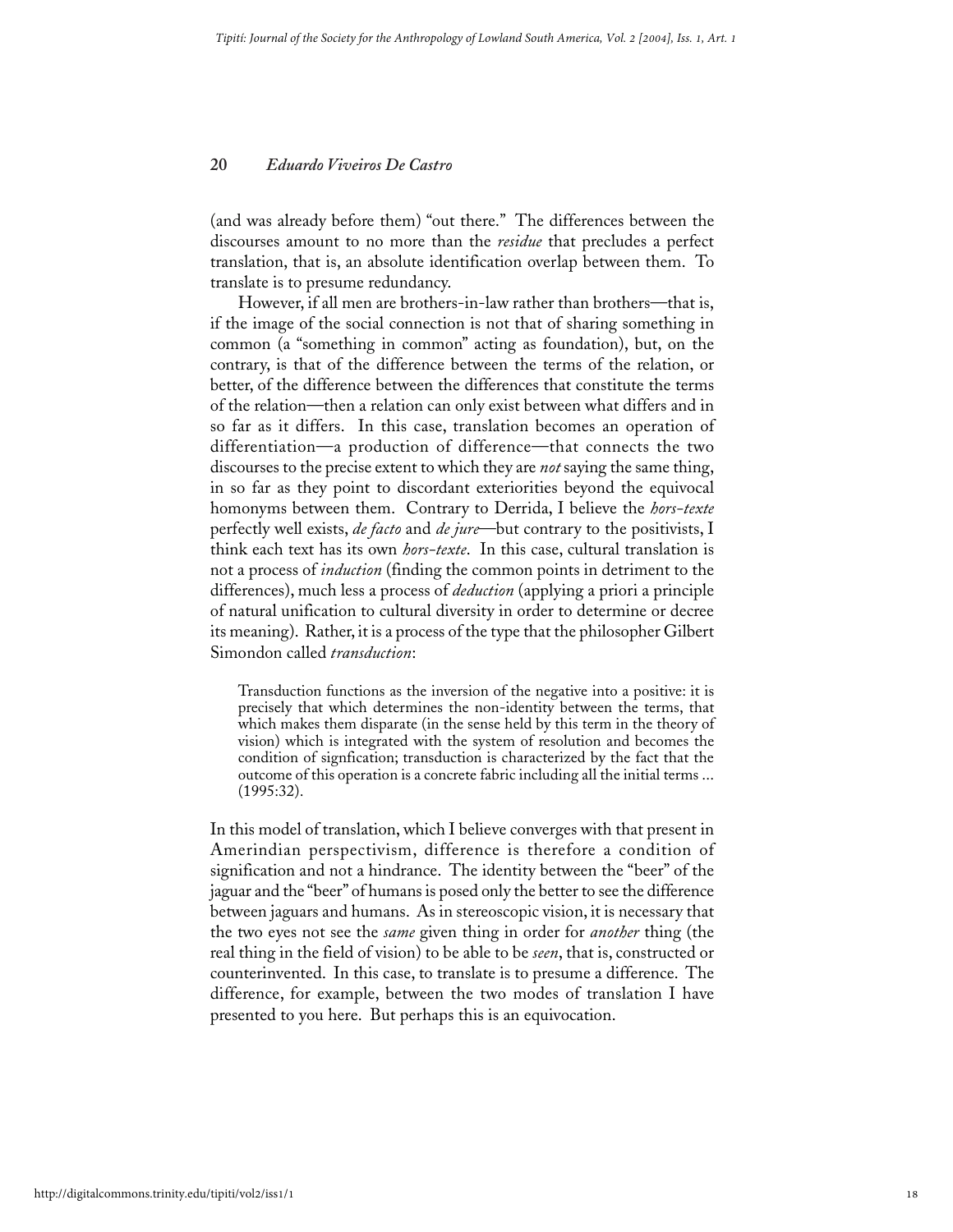#### **NOTES**

1. This essay was presented as the keynote address at the meetings of the Society for the Anthropology of Lowland South America (SALSA), held at Florida International University, Miami, January 17–18, 2004.

2. See Viveiros de Castro 1998; 2002a.

3. Pannwitz in Benjamin in Asad 1986:157.

4. Accordingly, Amazonian myths deal mostly with the causes and consequences of the species-specific embodiment of different precosmological subjects, all of them conceived as originally similar to "spirits," purely intensive beings in which human and nonhuman aspects are indiscernibly mixed.

5. This idea is inspired by a beautiful page of Deleuze and Guattari's *Qu'est-ce que la philosopie?* (1991:53–54).

#### **REFERENCES CITED**

# Asad, Talal

"The Concept of Cultural Translation in British Social Anthropology." In *Writing Culture: The Poetics and Politics of Ethnography.* James Clifford and George E. Marcus, editors, pp. 141–164. Berkeley: University of California Press.

Carneiro da Cunha, Manuella

- 1998 "Pontos de vista sobre a floresta amazônica: Xamanismo e tradução." *Mana* 4(1):7–22.
- Cheney, Dorothy L. and Robert M. Seyfarth
	- 1990 *How Monkeys See the World: Inside the Mind of Another Species*. Chicago: University of Chicago Press.

Deleuze, Gilles and Felix Guattari

1991 *Qu'est-ce que la philosophie?* Paris: Minuit.

#### Deleuze, Gilles

1988 *Le pli. Leibniz et le baroque*. Paris: Minuit.

## Eggan, Fred

1954 "Social Anthropology and the Method of Controlled Comparison." *American Anthropologist* 56:743–763.

#### Herzfeld, Michael

2001 "Orientations: Anthropology as a Practice of Theory." In *Anthropology: Theoretical Practice in Culture and Society.* Michael Herzfeld*,* editor, pp. 1–20. London: Blackwell / UNESCO.

#### Keifenheim, Barbara

1992 "Identité et alterité chez les indiens Pano." *Journal de la Société des Américanistes* 78: 79–93.

#### Kensinger, Kenneth

 1995 *How Real People Ought to Live: The Cashinahua of Eastern Peru*. Prospect Heights: Waveland Press.